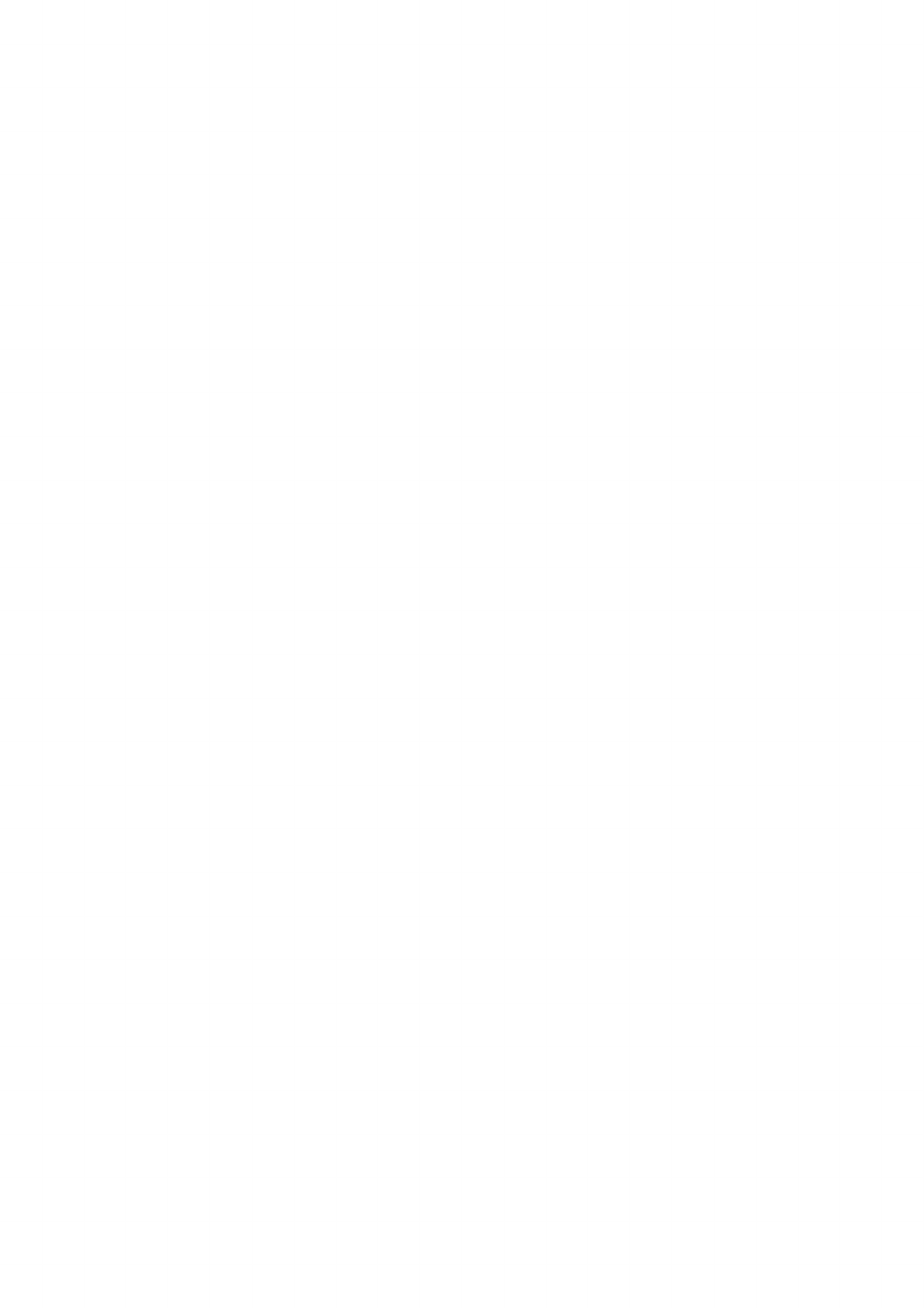# RESILIENCE AND STABILITY  $\div$  4050 OF ECOLOGICAL SYSTEMS\*

### *C* S. *Holling*

Institute of Resource Ecology. University of British Columbia. Vancouver. Canada

#### INTRODUCTION

Individuals die, populations disappear, and species become extinct. That is one view of the world. But another view of the world concentrates not so niuch on presence or absence as upon the nunibers of organisms and the degree of constancy of their numbers. These are two very different ways of viewing the behavior of systems and the usefulness of the view depends very much on the properties of the system concerned. If we are examining a particular device designed by the engineer to perform specific tasks under a rather narrow range of predictable external conditions, we are likely to be more concerned with consistent nonvariable performance in which slight departures from the performance goal are immediately counteracted. A quantitative view of the behavior of the system is, therefore, essential. With attention focused upon achieving constancy, the critical events seem to be the amplitude and frequency of oscillations. But if we are dealing with a system profoundly affected by changes external to it, and continually confronted by the unexpected, the constancy of its behavior becomes less important than the persistence of the relationships. Attention shifts, therefore, to the qualitative and to questions of existence or not.

Our traditions of analysis in theoretical and empirical ecology have been largely inherited froni developments in classical physics and its applied variants. Inevitably, there has been a tendency to emphasize the quantitative rather than the qualitative, for it is important in this tradition to know not just that a quantity is larger than another quantity, but precisely how much larger. It is similarly important, if a quantity fluctuates, to know its amplitude and period of fluctuation. But this orientation may simply reflect an analytic approach developed in one area because it was useful and then transferred to another where it may not be.

Our traditional view of natural systems, therefore, might well be less a meaningful reality than a perceptual convenience. There can in some years be more owls and fewer mice and in others, the reverse. Fish populations wax and wane as a natural condition, and insect populations can range over extremes that only logarithmic

\* Reprinted with permission from "Resilience and Stability of Ecological Systems," Annual Review of Ecology and Systematics, Volume 4,<br>pp. 1-23. Copyright © 1973 by Annual Revie Copyright  $\odot$  1973 by Annual Reviews Inc. All rights reserved.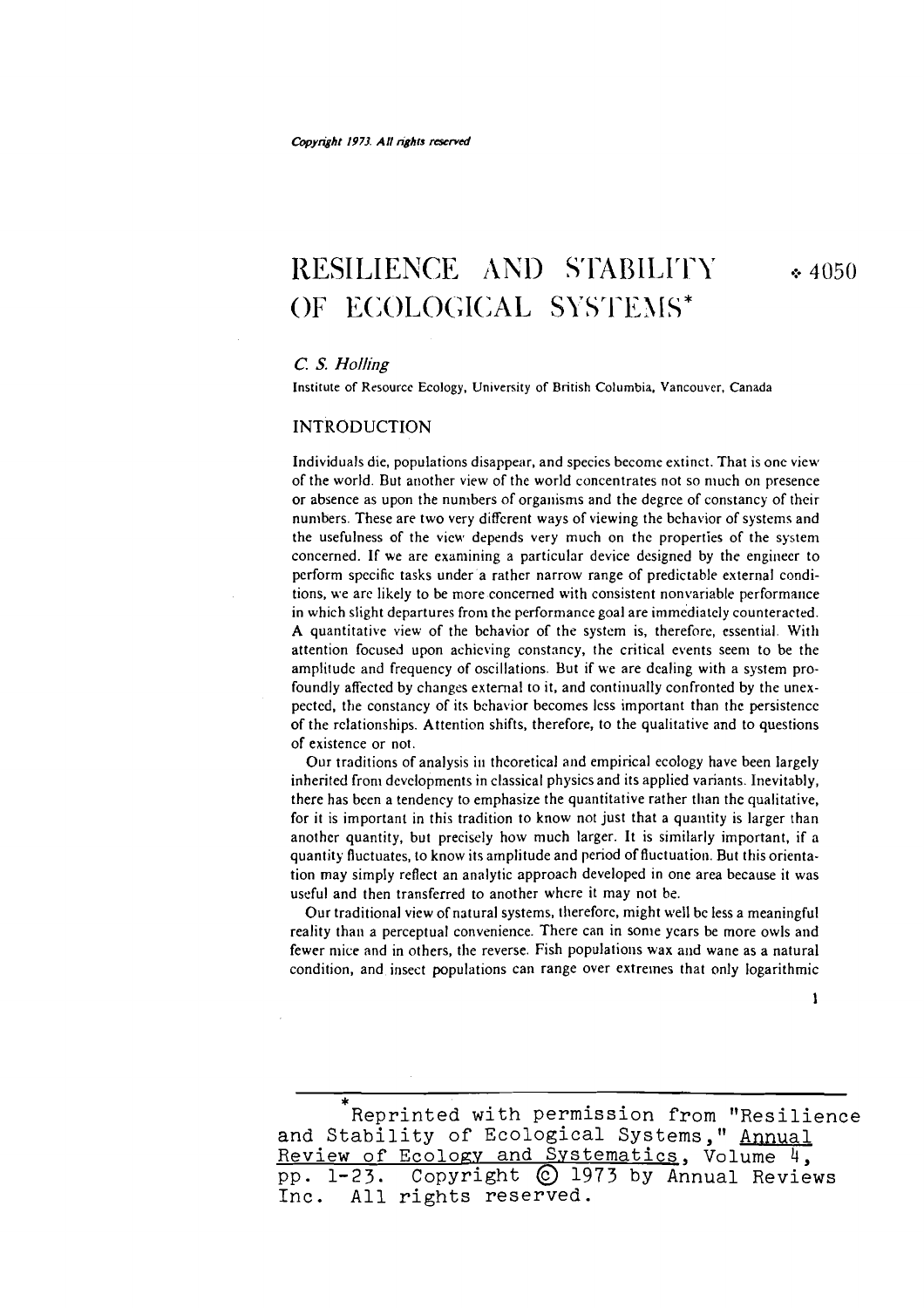# **2 HOUING**

transformations can easily illustrate. Moreover, over distinct areas, during long or short periods of time, speties can completely disappear and then reappear. Different and useful insight might be obtained, therefore, by viewing the behavior ofecological systems in terms of the probability of extinction of their elements, and by shifting emphasis from the equilibrium states to the conditions for persistence.

An equilibrium centered view is essentially static and provides little insight into the transient behavior of systems that are not near the equilibrium. Natural, undisturbed systems are likely to be continually in a transient state; they will be equally so under the influence of man. As man's numbers and economic demands increase, his use of resources shifts equilibrium states and moves populations away from equilibria. The prescnt concerns for pollution and endangered species are specific signals that the well-being of the world is not adequately described by concentrating on equilibria and conditions near them. Moreover, strategies based upon these two different views of the world might well be antagonistic. It is at least conceivable chat the effective and responsible effort to provide a maximum sustained yield from a fish population or a nonfluctuating supply of water from a watershed (both equilibriumcentered views) might paradoxically increase the chance for extinctions.

The purpose of this review is to explore both ecological theory and the behavior of natural systems to see if different perspectives of their behavior can yield different insights useful for both theory and practice.

### *Some Theory*

Let us first consider the behavior of two interacting populations: a predator and its prey, a herbivore and its resource, or two competitors. If the interrelations are at "11 regulated we might expect a disturbance of one or both populations in a constant environment to be followed by fluctuations that gradually decrease in amplitude. They might be represented as in Figure 1, where the fluctuations of each population over time are shown as the sides of a box. In this example the two populations in some sense are regulating each other, but the lags in the response generate a series of oscillations whose amplitude gradually reduces to a constant and sustained value for each population. But if we are also concerned with persistence we would like to know not just how the populations behave from one particular pair of starting values, but from all possible pairs since there might well be combinations of starting populations for which ultimately the fate of one or other of the populations is extinction. It becomes very difficult on time plots to show the full variety of responses possible, and it proves convenient to plot a trajectory in a phase plane. This is shown by the end of the box in Figure 1 where the two axes represent the density of the two populations.

The trajectory shown on that plane represents the sequential change of the two populations at constant time intervals. Each point represents the unique density of each population at a particular point in time and the arrows indicate the direction of change over time. If oscillations are damped, as in the case shown, then the trajectory is represented as a closed spiral that eventually reaches a stable equilibrium.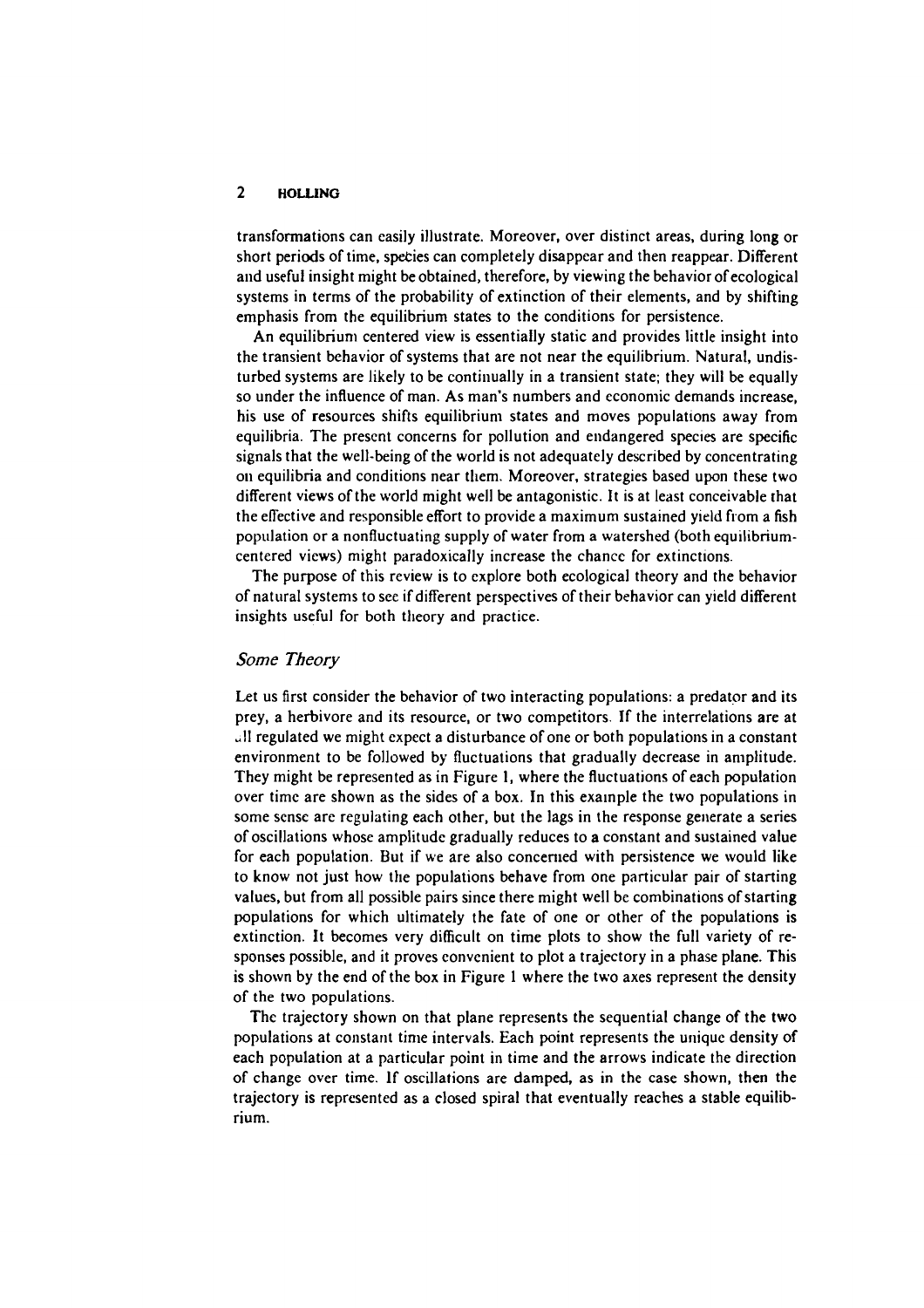### **RESILIENCE AND STABILITY OF ECOLOGICAL SYSTEMS 3**



Figure I Derivation of a phase plane showing the changes in numbers of two populations over time.

We can imagine a number of different forms for trajectories in the phase plane (Figure 2). Figure 2a shows an open spiral which would represent situations where fluctuations gradually increase in amplitude. The small arrows are added to suggest that this condition holds no matter what combination of populations initiates the trajectory. **In** Figure 2b the trajectories are closed and given any starting point eventually return to that point. It is particularly significant that each starting point generates a unique cycle and there is no tendency for points to converge to a single cycle or point. This can be termed "neutral stability" and it is the kind of stability achieved by an imaginary frictionless pendulum.

Figure 2c represents a stable system similar to that of Figure I, in which all possible trajectories in the phase plane spiral into an equilibrium. These three examples are relatively simple and, however relcvant for classical stability analysis, may well be theoretical curiosities in ecology. Figures 2d-2f add some complexities. In a sense Figure 2d represents a combination of a and  $c$ , with a region in the center of the phase plane within which all possible trajectories spiral inwards to equilibrium. Those outside this rcgion spiral outwards and lead eventually to extinction of one or the other populations. This is an example of local stability in contrast to the global stability of Figure 2c. I designate the region within which stability occurs as the domain of attraction, and the line that contains this domain as the boundary of the attraction domain.

The trajectories in Figure 2e behave in just the opposite way. There is an internal region within which the trajectories spiral out to a stable limit cycle and beyond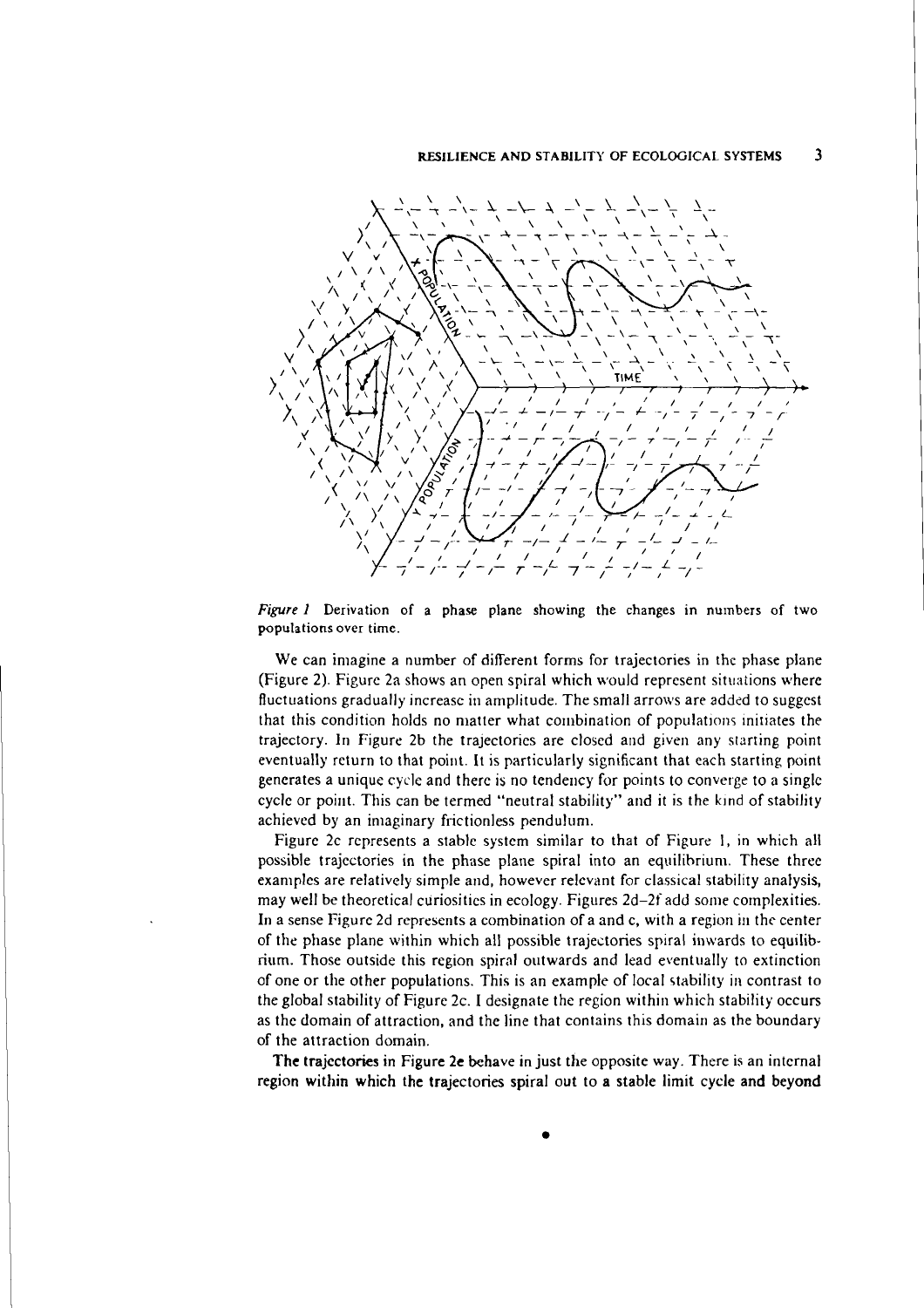

*Figure* 2 Examples of possible behaviors of systems in a phase plane; (a) unstable equilibrium, (b) neutrally stable cycles. (c) stable equilibrium, **(d)** domain of attraction, (e) stable limit cycle, (f) stable node.

which they spiral inwards to it. Finally, a stable node is shown in Figure 2f in which there are no oscillations and the trajectoriss approach the node nionotonically. These six figures could be combined in an almost infinitc variety of ways to produce several domains of attraction within which there could be a stable equilibrium, a stable liniit cycle, a stable node, or even neutrally stable orbits. Although **1** have presumed a constant world throughout, in the presence of random fluctuations of parameters or of driving variables (Walters 39), any one trajectory could wander with only its general form approaching the shape of the trajectory shown. These added complications are explored later when we consider real systems. For the moment, however, let us review theoretical treatments in the light of the possibilities suggested in Figure 2.

The present status of ecological stability theory is very well summarized in a number of analyses of classical models, particularly May's (23-25) insightful analyses of the Lotka-Volterra model and its expansions, the graphical stability analyses of Rosenzweig (33, 34), and the methodological review of Lcwontin (20).

May (24) reviews the large class of coupled differential equations expressing the rate of change of two populations as continuous functions of both. The behavior of these models rcsults from the interplay between **(a)** stabilizing negative feedback or density-depcndent responses to resources and predation, and **(b)** the destabilizing effects produced by the way individual predators attack and predator numbers respond to prey density [termed the functional and numerical responses, as in Holling (11)]. Various forms have been given to these terms; the familiar Lotka-Volterra model includes the simplest and least realistic, in which death of prey is caused only by predation, predation is a linear function of the product of prey and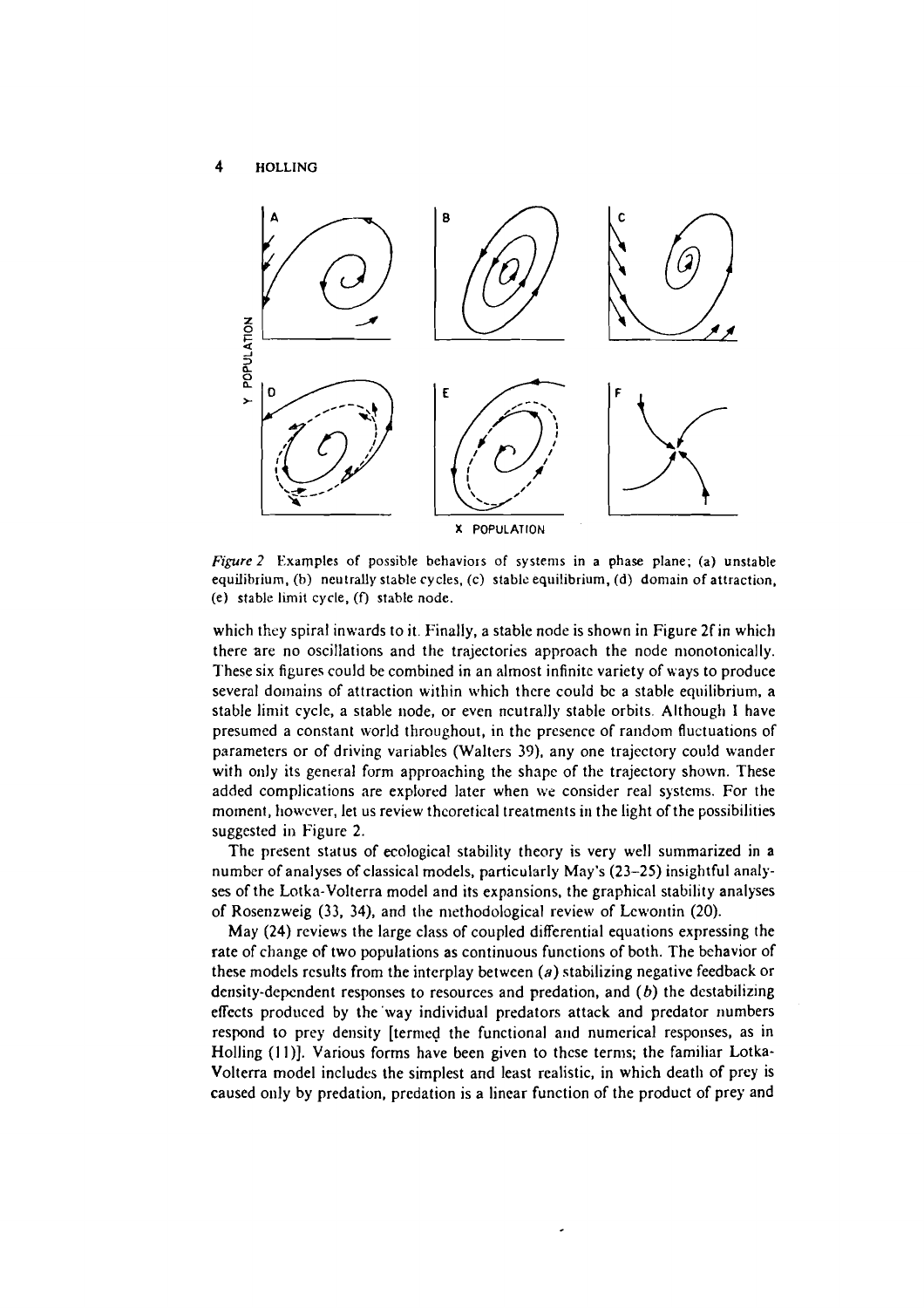predator populations, and growth of the predator population is linearly proportional to the same product. This model generates neutral stability as in Figure **2b.** but the assumptions are very unrealistic since very few components are included, there are no explicit lags or spatial elements, and thresholds, limits, and nonlinearities are missing.

These features have all been shown to be essential properties of the predation process (Holling 12. 13) and the effect of adding some of them has bccn analyzed by May (24). He points out that traditional ways of analyzing the stability properties of models using analytical or graphical means (Rosenzweig & MacArthur 33. Rosenzweig 34, 35) concentrate about the immediate neighborhood of the equilibrium. By doing this, linear techniques of analysis can be applied that are analytically tractable. Such analyses show that with certain defined sets of parameters stable equilibrium points or nodes exist (such as Figure 2c), while for other sets they do not, and in such cases the system is, by default, presumed to be unstable, as in Figure 2a. May (24), however, invokes a little-used theorem of Kolmogorov (Minorksy 26) to show that all these models have either a stable equilibrium point or a stable limit cycle (as in Figure 2e). Hence he concludes that the conditions presumed by linear analysis are unstable, and in fact must lead to stable limit cycles. In every instance, however, the models are globally rather than locally stable, limiting their behavior to that shown in either Figures 2c or 2e.

There is another tradition of models that recognizes the basically discontinuous features of ecological systems and incorporates explicit lags. Nicholson and Bailey initiated this tradition when they developed a model using the output of attacks and survivals within one generation as the input for the next  $(29)$ . The introduction of this explicit lag generates oscillations that increase in amplitude until one or other of the species becomes extinct (Figure 2a). Their assumptions are as unrealistically simple as Lotka's and Volterra's; the instability results because the number of attacking predators at any moment is so much a consequence of events in the previous generation that there are "too many" when prey are declining and "too few" when prey are increasing. If a lag is introduced into the Lotka-Volterra formulation (Wangersky & Cunningliam 40) the same instability results.

The sense one gains, then, of the behavior of the traditional models is that they are either globally unstable or globally stable, that neutral stability is very unlikely, and that when the models are stable a limit cycle is a likely consequence.

Many, but not all, of the simplifying assumptions have been relaxed in simulation models, and there is one example (Holling  $&$  Ewing 14) that joins the two traditions initiated by Lotka-Volterra and Nicholson and Bailcy and, further, includes more realism in the operation of the stabilizing and destabiliring forces. These modifications are described in more detail later; the important features accounting for the difference in behavior result from the introduction of explicit lags, a functional response of predators that rises monotonically to a plateau, a nonrandom (or contagious) attack by predators, and a minimum prey density below which reproduction does not occur. Witli these changcs a very different pattern emerges that conforms most closely to Figure 2d. That is, there exists a domain of attraction within which there is a stable equilibrium; beyond that domain the prey population becomes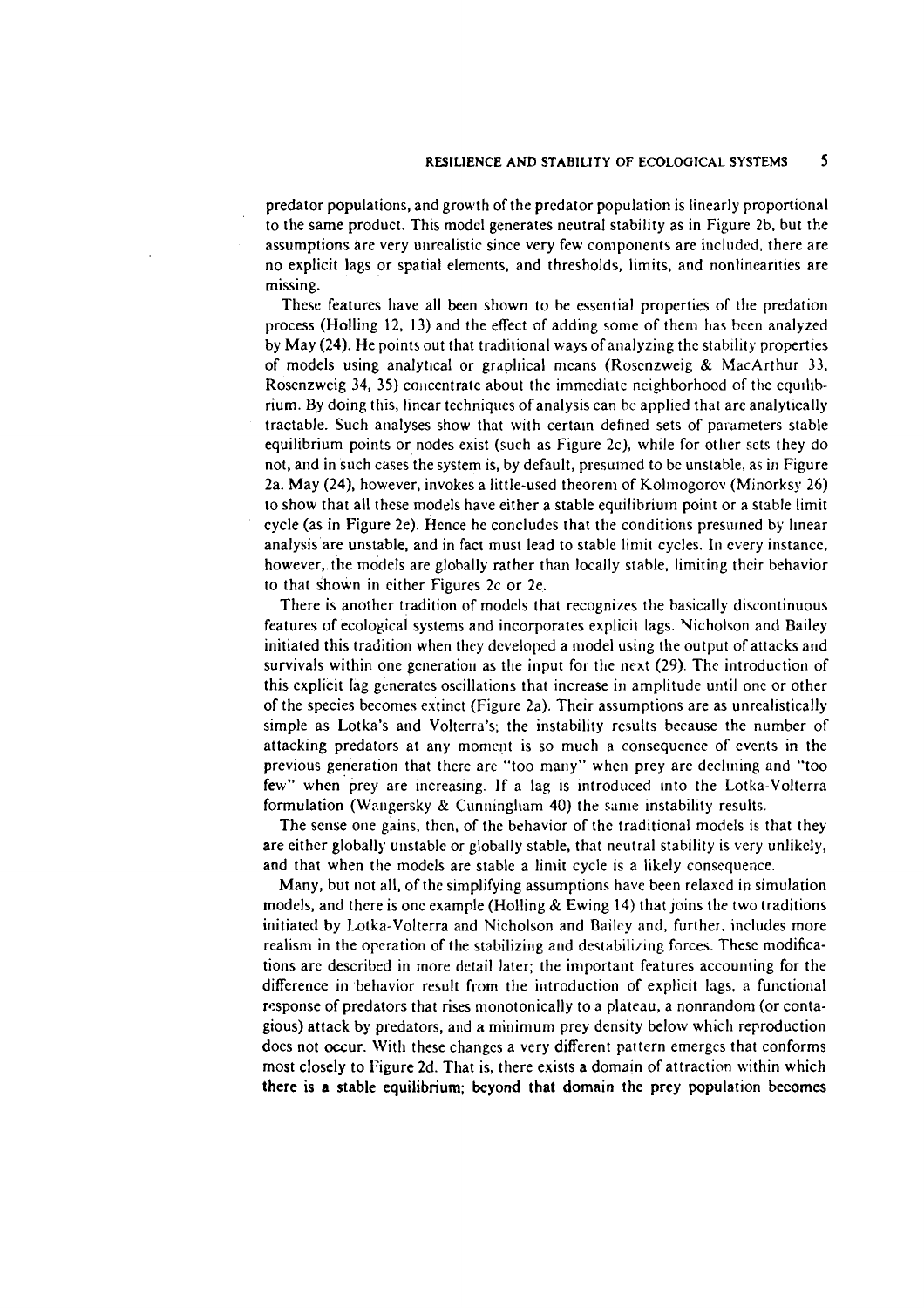extinct. Unlike the Nicholson and Bailey model, the stability becomes possible, although in a limited region, because of contagious attack. [Contagious attack implies that for one reason or another some prey have a greater probability of being attacked than others, a condition that is comrnon in nature (Griffiths & Holling **9).]**  The influence of contagious attack becomes significant whenever predators become abundant in relation to the prey, for then the susceptible prey receive the burden of attention, allowing more prey to escape than would be expected by random contact. This "inefficiency" of the predator allows the system to counteract the destabilizing effects of the lag.

If this were the only difference the system would be globally stable, much as Figure 2c. The inability of the prey to reproduce at low densities. however, allows some of the trajectories to cut this reproduction threshold, and the prey become extinct. This introduces a lower prey density boundary to the attraction domain and, at the same time, a higher prey density boundary above which the amplitudes of the oscillations inevitably carry the population below the reproduction threshold. The other modifications in the model, some of which have been touched on above, alter this picture in degree only. The essential point is that a more realistic representation of the behavior of interacting populations indicates the existence of at least one domain of attraction. It is quite possible, within this domain, to imagine stable equilibrium points, stable nodes, or stable limit cycles. Whatever the detailed configuration, the existence of discrete domains of attraction immediately suggests Important consequences for the persistence of the system and the probability of its extinction.

Such models, however complex, are still so simple that they should not be viewed in a definitive and quantitative way. They are more powerfully used as a starting point to organize and guide understanding. It becomes valuable, therefore, to ask what the models leave out and whether such onissions inake isolated domains of attraction more or less likely.

Theoretical niodels generally have not done well in simultaneously incorporating realistic behavior of the processes involved, randomness, spatial heterogeneity, and an adequate number of dimensions or state variables. This situation is changing very rapidly as theory and empirical studies develop a closer technical partnership. In what follows I refer to real world examples to determine how the four elements that tend to be left out might further affect the behavior of ecological systems.

# **SOME REAL WORLD EXAMPLES**

# **Self-Contained Ecosystems**

In the broadest sense, the closest approximation we could make of a real world example that did not grossly depart from the assumptions of the theoretical models would be a self-contained system that was fairly homogenous and in which climatic fluctuations were reasonably small. If such systems could be discovered they would reveal how the more realistic interaction of realworld processes could modify the patterns of systenis behavior described above. Very close approximations to any of these conditions are not likely to **be** found, but if any exist, the^ are apt to **be** fresh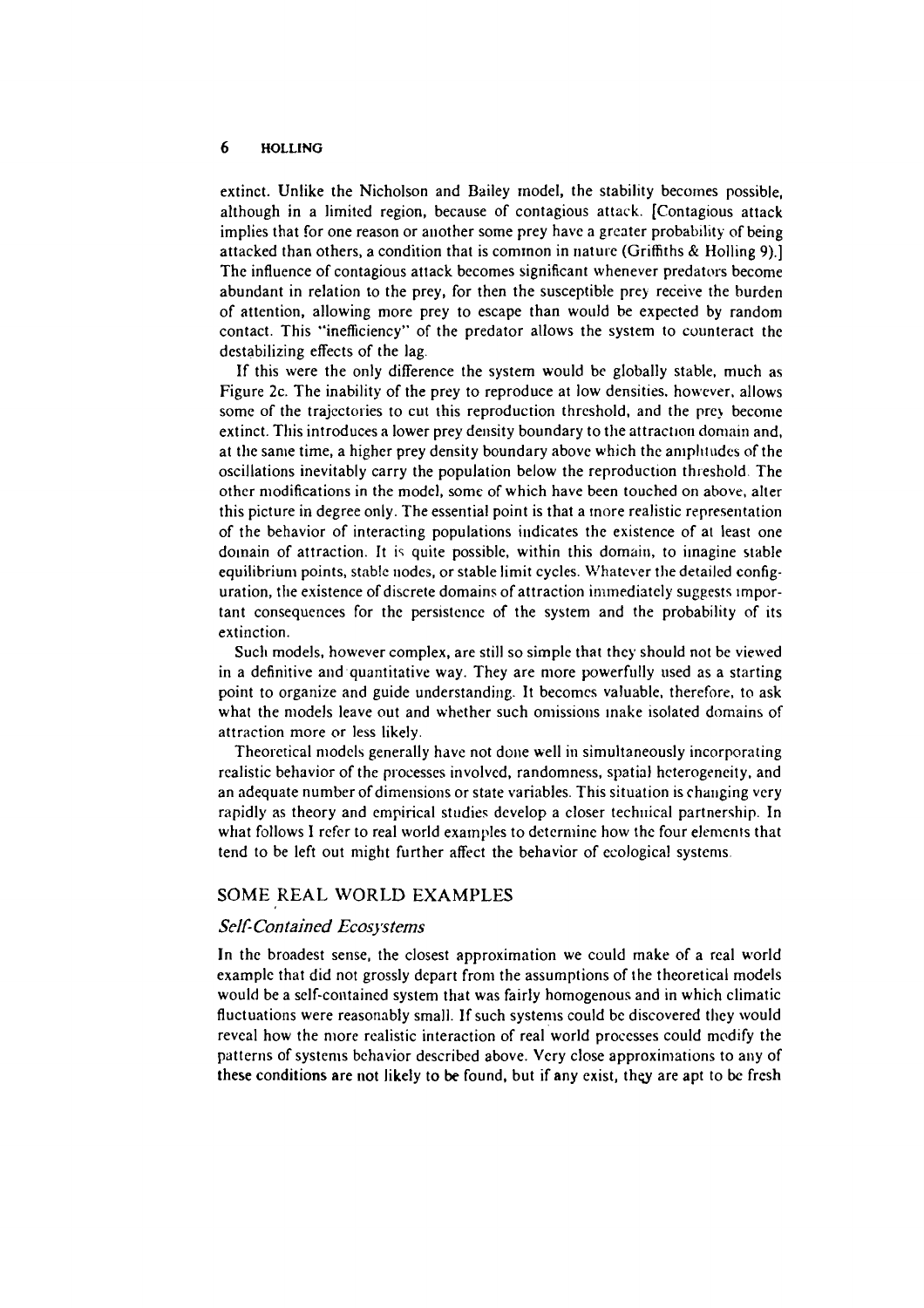water aquatic ones. Fresh water lakes are reasonably contained systems, at least within their watersheds; the fish show considerable mobility throughout, and the properties bf the water buffer the niorc extreme effects of climate. Moreover, there have been enough documented man-made disturbances to liken them to perturbed systems in which either the parameter values or the levels of the constituent populations are changed. In a crude way, then, the lake studies can be likened to a partial exploration of a phase space of the sorts shown in Figure **2.** Two major classes of disturbances have occurred: first, the impact of nutricnt enrichment from man's domestic and industrial wastes, and second, changes iri fish populations by harvesting.

The paleolimnologists have been remarkably successful in tracing the impact of man's activities on lake systems over surprisingly long periods. For example, Hutchinson (17) has reconstructed the series of events occurring in a small crater lake in Italy from the last glacial period in the Alps (2000 to 1800 BC) to the present. Between the beginning of the record and Roman times the lake had established a trophic equilibrium with a low level of productivity which persisted in spite of dramatic changes in surroundings from *Arteniesia* steppe, through grassland, to fir and mixed oak forest. Then suddenly the whole aquatic system altered. This a'teration towards eutrophication seems to have been initiated by the construction of the Via Cassia about 171 BC, which caused a subtle change in the hydrographic regime. The whole sequence of environmental changes can be viewed as changes in parameters or driving variables, and the long persistence in the face of these major changes suggests that natural systems have a high capacity to absorb change without dramatically altering. But this resilient character has its limits, and when the limits are passed, as by the construction of the Roman highway, the system rapidly changes to another condition.

More recently the activities of man have accelerated and limnologists have recorded some of the responses to these changes. The most dramatic change consists of blooms of algae in surface waters, an extraordinary growth triggered, in most instances, by nutrient additions from agricultural and domestic sources.

While such instances of nutrient addition provide some of the few examples available of perturbation effects in nature, there are no controls and the perturbations are exceedingly difficult to document. Nevertheless, the qualitative pattern seems consistent, particularly in those lakes (Edmundson 4, Hasler 10) to which sewage has been added for a time and then diverted elsewhere. This pulse of disturbance characteristically triggers periodic algal blooms, low oxygen conditions, the sudden disappearance of some plankton species, and appearance of others. As only onc example, the nutrient changes in Lakc Michigan (Beeton 2) have been accompanied by the replacement of the cladoceran *Bosmina coregoni* by *B. Longirostris, Diaptomus oregonensis* has become an important copepod species, and a brackish water copepod *Euryteniora affinis* is a new addition to the zooplankton.

In Lake Erie, which has been particularly affectcd because of its shallowness and intensity of use, the mayfly *Hexagenia,* which originally dominated the benthic community, has been almost totally replaced by oligochetes. There have bcen blooms of the diatom *Melosira binderana*, which had never been reported from the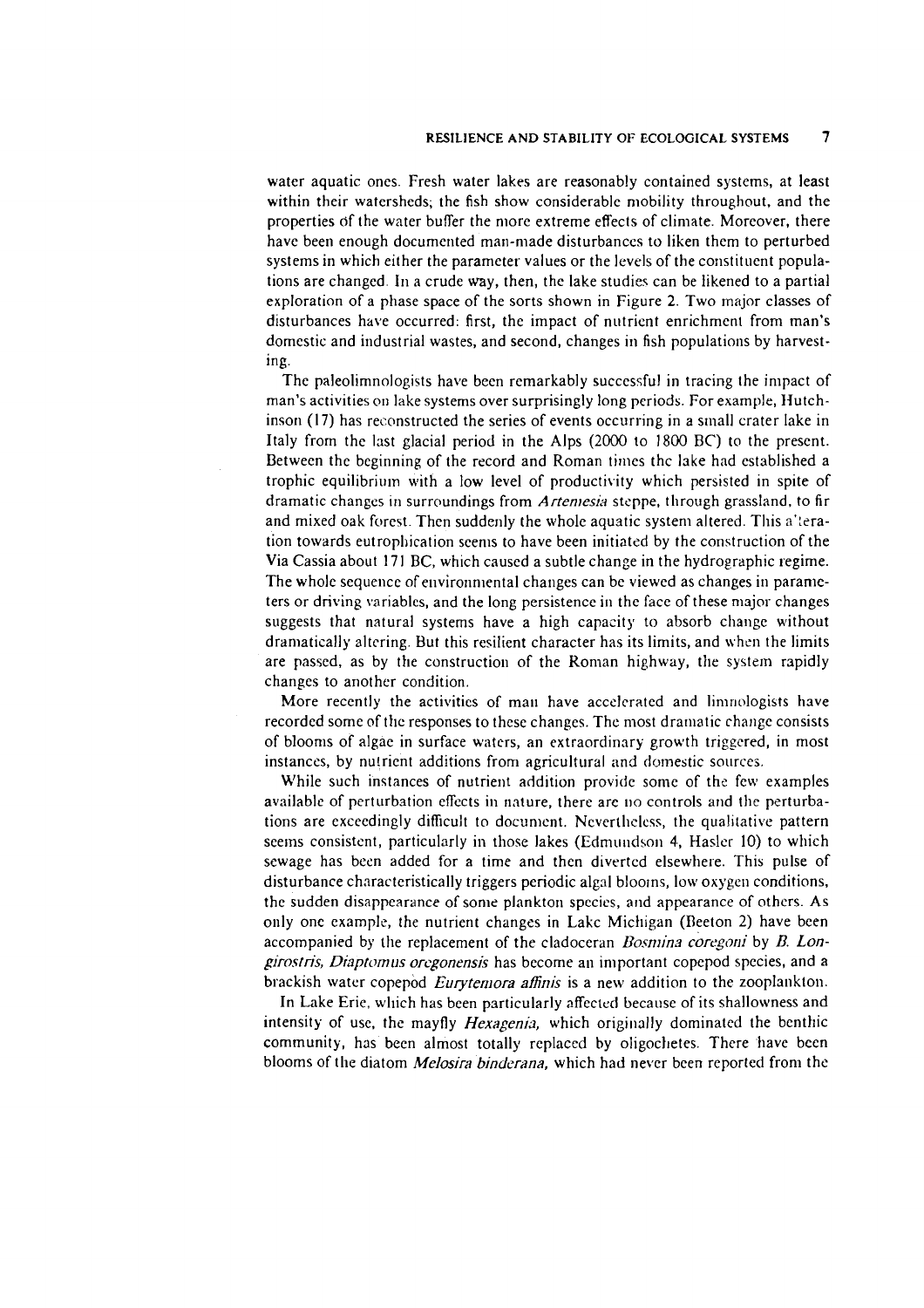United States until 1961 but now comprises as much as 99% of the total phytoplankton around certain islands. In those cases where sewage has been subsequently diverted there is a gradual return to less extreme conditions, the slowness of the return related to the accumulation of nutrients in sediments.

The overall pattern emerging from these examples is the sudden appearance or disappearance of populations, a wide amplitude of fluctuations, and the establishment of new domains of attraction.

The history of the Great Lakes provides not only some particularly good information on responses to man-made enrichment, but also on responses of fish populations to fishing pressure. The eutrophication experience touched on above can be viewed as an example of systems changes in driving variables and parameters, whereas the fishing example is more an experiment in changing state variables. The fisheries of the Great Lakes have always selectively concentrated on abundant species that are in high demand. Prior to 1930, before eutrophication complicated the story, the lake sturgeon in all the Great Lakes, the lake herring in Lake Erie, and the lake whitefish in Lake Huron were intensively fished (Smith 37). In each case the pattern was similar: a period of intense exploitation during which there was a prolonged high level harvest, followed by a sudden and precipitous drop in populations. Most significantly, even though fishing pressure was then relaxed, none of these populations showed any sign ofreturning to their previous levels of abundance. This is not unexpected for sturgcon because of their slow growth and late maturity, but it is unexpected for herring and whitefish. The maintenance of these low populations in recent times might be attributed to the increasingly unfavorable chemical or biological environment, but in the case of the herring, at least, the declines took place in the early 1920s before the major deterioration in environment occurred. It is as if the population had been shifted by fishing prcssure from a domain with a high equilibrium to one with a lower one. This is clearly not a condition of neutral stability as suggested in Figure 2b since once the populations were lowered to a certain point the decline continued even though fishing prcssure was relaxed. It can be better interpreted as a variant of Figure 2d where populations have been moved from one domain of attraction to another.

Since 1940 there has been a series of similar catastrophic changes in the Great Lakes that has led to major changes in the fish stocks. Beeton (2) provides graphs summarizing the catch statistics in the lakes for many species since 1900. Lake trout, whitefish, herring, walleye, sauger, and blue pike have experienced precipitous declines of populations to very low values in all of the lakes. The changes generally confomi to the sanie pattern. After sustained but fluctuating levels of harvest the catch dropped dramatically in a span of a very few years, covering a range of from one to four orders of magnitude. In a number of examples particularly high catches were obtained just before the drop. Although catch statistics inevitably exaggerate the step-like character of the pattern, populations must have generally behaved in the way described.

The explanations for these changes have been explored in part, and involve various combinations of intense fishing prcssure, changcs in the physical and chemical environment, and the appearance of a foreign predator (the **sea** lamprey) and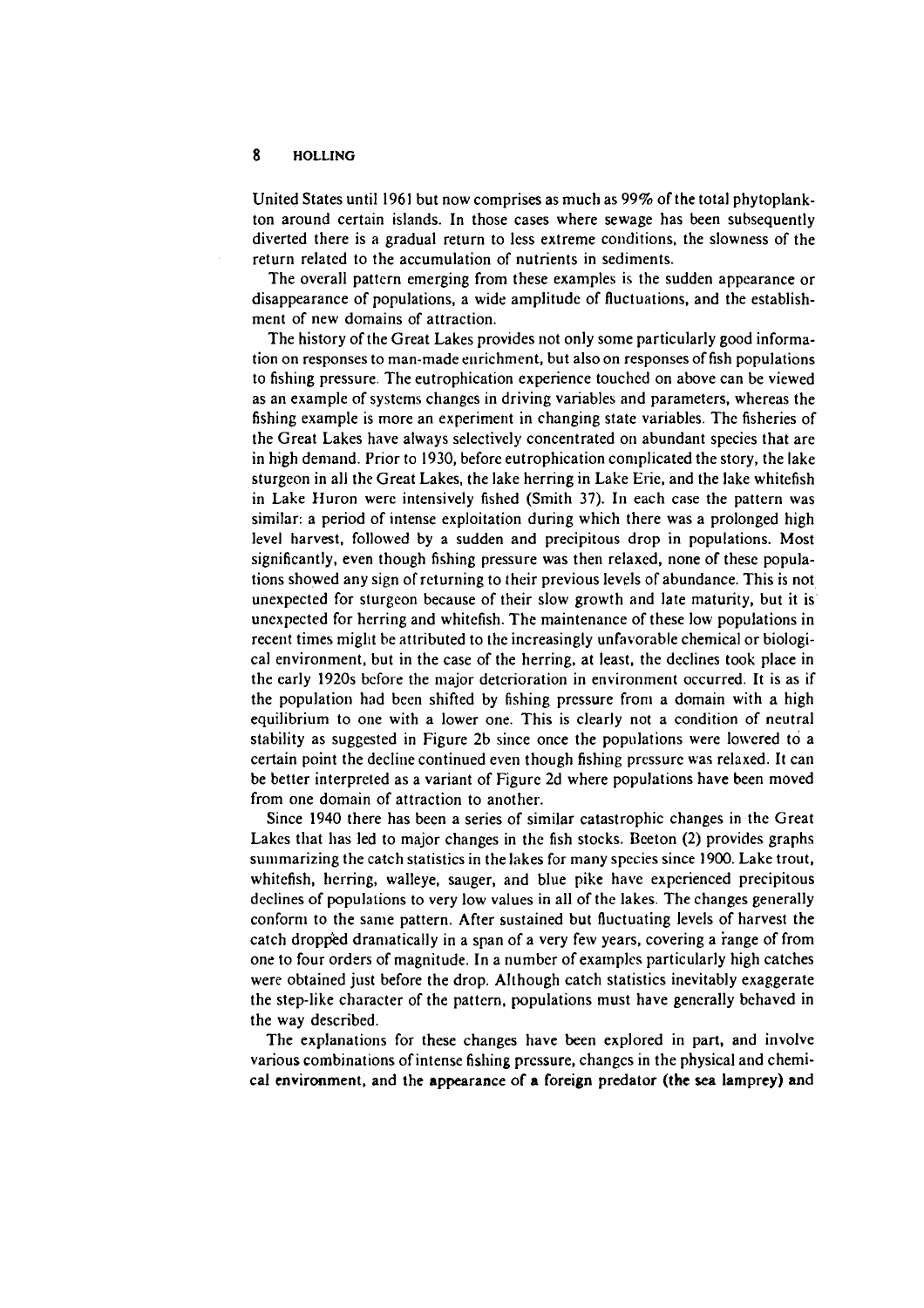foreign competitors (the alewife and carp). For our purpose the specific cause is of less interest than the inferences that can be drawn concerning the resilience of these systems and their stability behavior. The events in Lake Michigan provide a typical example of the pattern in other lakes (Smith 37). The catch of lake trout was high, but fluctuated at around six million pounds annually from 1898 to 1940. For four years catches increased noticeably and then suddenly collapsed to near extinction by the 1950s due to a complete failure of natural reproduction. Lake herring and whitefish followed a similar pattern (Beeton 2: Figure 7). Smith (37) argues that the trigger for the lake trout collapse was the appearance of the sea lamprey that had spread through the Great Lakes after the construction of the Welland Canal. Although lamprey populations were extremely small at the time of the collapse, Smith argues that even a small mortality, added to a commercial harvest that was probahly at the maximum for sustained yield, was sufficient to cause the collapse. Moreover, Ricker (31) has shown that fishing pressure shifts the age structure of fish populations towards younger ages. He demonstrates that a point can come where only slight increases in mortality can trigger a collapse of the kind nokd for lake trout. In addition, the lake trout was coupled in a network of competitive and predatory interconnections with other species, and pressures on these might have contributed as well.

Whatever the specific causes, it is clear that the precondition for the collapse was set by the harvesting of fish, even though during a long period there were no obvious signs of problems. The fishing activity, however, progressively reduced the resilience of the system so that when the inevitable unexpected event occurred, the populations collapsed. If it had not been the larnprey, it would have been something else: a change in climate as part of the normal pattern of fluctuation, a change in the clie clientical or physical environment, or a change in competitors or predators. These examples again suggest distinct domains of attraction in which the populations forced close to the boundary of the domain can then flip over it.

The above examples are not isolated ones. In 1939 an experimental fishery was started in Lake Windermere to improve stocks of salmonids by reducing the abundance of perch (a competitor) and pike (a predator). Perch populations were particularly affected by trapping and the populations fell drastically in the first three years. Most significantly, although no perch have been removed from the North Basin since 1947, populations have still not shown any tendency to return to their previous level (Le Cren et a1 19).

The same patterns have even been suggested for terrestrial systems. Many of the arid cattle grazing lands of the western United States have gradually become invaded and dominated by shrubs and trees like mesquite and cholla. In some instances grazing and the reduced incidence of firc through fire prevention programs allowed invasion and establishment of shrubs and trees at the expense of grass. Nevertheless, Glendening (8) has demonstrated, from data collected in a 17-year experiment in which intensity of grazing was manipulated, that once the trees have gained suficient size and density to completely utilize or materially reduce the moisture supply, elimination of grazing will not result in the grassland reestablishing itself. **In** short, there is a level of the state variable "trees" that, onceachieved, moves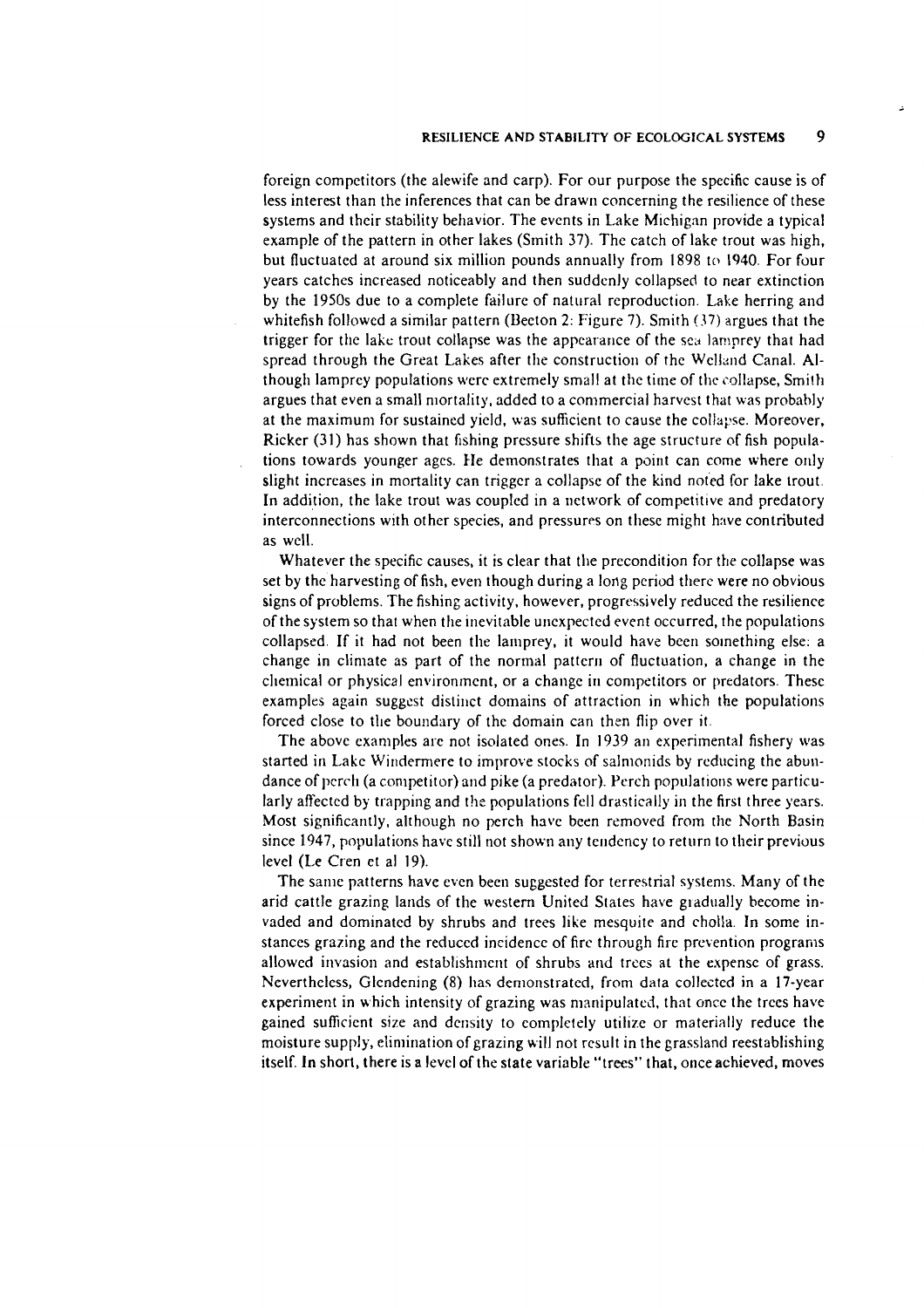the system from one domain of attraction to another. Return to the original domain can only be made by an explicit reduction of the trees and shrubs.

These examples point to one or more distinct domains of attraction in which the important point is not so much how stable they arc within the domain, but how likely it is for the system to move from one domain into another and so persist in a changed configuration.

This sampling of examples is inevitably biased. There are few cases well docuniented over a long period of time, and certainly some systems that have been greatly disturbed have fully recovcrcd their original state once the disturbance was removed. But the recovery in most instances is in open systems in which reinvasion is the key ingredient. These cases are discussed below in connection with the effects of spatial heterogeneity. For the momelit 1 conclude that distinct domains of attraction are not uncommon within closed systems. If such is the case, then further confirmation should be found from empirical evidence of the way processes which link organisms operate, for it is these processes that are the cause of the behavior observed.

# *Process Analysis*

One way to reprcsent the combined effects of processes like fecundity, predation. and competition is by using Ricker's (30) reproduction curves. These simply represent the population in one generation as a function of the population in the previous generation, and examples arc shown in Figures 3a, c, and e. In the simplest form, and the one most used in practical fisheries management (Figure 3a), the reproduction curve is dome-shaped. When it crosses a line with slope 1 (the straight line in the figures) an equilibrium condition is possible, for at such cross-overs the popula-



Figure *3* Examples of various reproduction curves (a, c, and e) and their derivation from the contributions of fecundity and mortality **(b, d.** and **0.**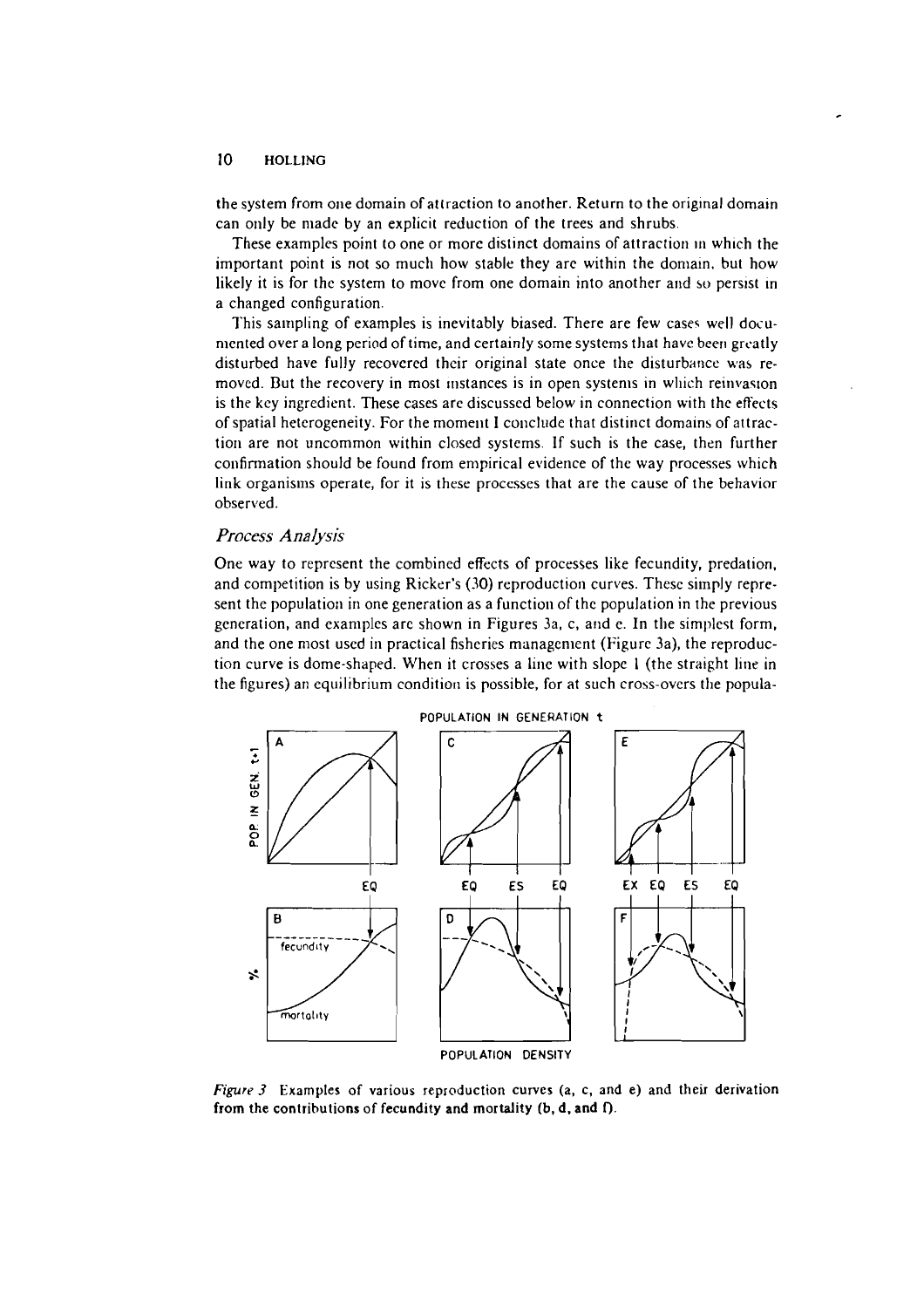tion in one generation will produce the same number in the next. It is extremely difficult to detect the precise form of such curves in nature, however; variability is high, typically data are only available for parts of any one curve, and the treatment really only applies to situations where there are no lags. It is possible to deduce various forms of reproduction curves, however, by disaggregating the contributions of fecundity and mortality. The three lower graphs in Figure 3b, 3d, and 3f rcprescnt this disaggregation of their counterpart reproduction curves. The simplest types of reproduction curve (Figure 3a) can arise from a mortality that regularly increases with density and either a constant fecundity or a declining one. With fecundity expressed as the percentage mortality necessary to just balance reproduction, the cross-over point of the curves represents the equilibrium condition. But we know that the effects of density on fecundity and mortality can be very much more complicated.

Mortality from predation, for example, has been shown to take a number of classic forms (Holling 11, 13). The individual attack by predators as a function of prey density (the functional response to prey density) can increase with a linear rise to a plateau (type 1), a concave or negatively accelerated rise to a plateau (type 2). or an S-shaped rise to a plateau (type 3) Thc resulting contribution to mortality from these responses can therefore show ranges of prey density in which there is direct density dependence (negative feedback from the positively accelerated portions of the type 3 response), density independence (the straight line rise of type 1). and inverse dependence (the positive feedback from the negatively accelerated and plateau portions of the curves). There are, in addition, various numerical responses generated by changes in the number of predators as the density of their prey increases. Even for those predators whose populations respond by increasing, there often will be a limit to the increase set by other conditions in the environment. When populntions are increasing thcy tend to augment the negative feedback features (although with a delay), but when populations are constant, despite increasing prey density, the percent mortality will inevitably decline since individual attack eventually saturates at complete satiation (the plateaux of all three functional responses). In Figures 3d and 3f the mortality curves shown summarize a common type. The rising or direct density-dependent limb of the curve is induced by increasing predator populations and by the reduced intensity of attack at low densities, shown by the initial positively accelerated portion of the S-shaped type 3 response. Such a condition is common for predators with alternate prey, both vertebrates (Holling 14) and at least some invertebrates (Steele 38). The declining inverse densitydependent limb is induced by satiation of the predator and a numerical response that has been reduced or stopped.

Fecundity curves that decline regularly over a very wide range of increasing population densities (as in Figure 3d) are common and have been referred to as Drosophila-type curves (Fujita 6). This decline in fecundity is caused by increased competition for oviposition sites, intcrfercnce with mating, and increased sterility. The interaction between a dome-shaped mortality curve and a monotonically decreasing fecundity curve can generate equilibrium conditions (Figure 3d). Two stable equilibria are possible, but between these two is a transient equilibrium designated as the escape threshold (ES in Figure 3). Effects of random changes on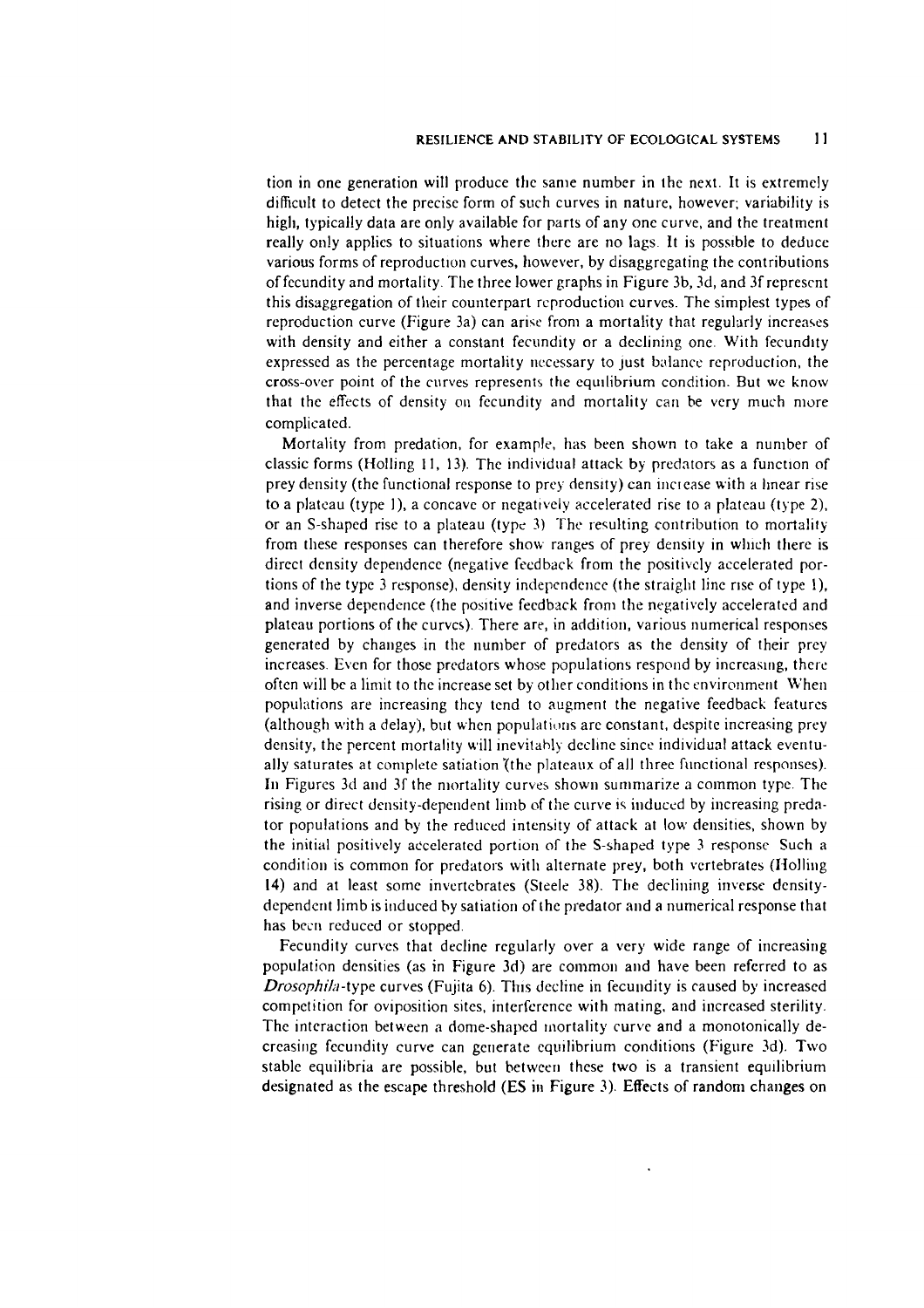populations or parameters could readily shift densities from around the lower equilibrium to above this escape threshold, and in these circumstances populations would inevitably increase to the higher equilibrium.

The fecundity curves are likely to be more complex, however, since it seems inevitable that at some very low densities fecundity will decline because of difficulties in finding mates and the reduced effect of a variety of social facilitation behaviors. We might even logically conclude that for many species there is a minimum density bclow which fccundity is zero. A fecundity curve of this Allee-type (Fujita 6) has been empirically demonstrated for a number of insects (Watt 42) and is shown in Figure 3f. Its interaction with the dome-shaped mortality curve can add another transient equilibrium, the extinction threshold (EX in Figure 3f) With this addition there is a lower density such that if populations slip bclow it they will proceed inexorably to extinction. The extinction threshold is particularly likely since it has been shown mathematically that each of the three functional response curves will intersect with thc ordinate of percent predation at a value above zero (Holling 13).

Empirical evidence, therefore, suggests that realistic forms to fecundi'y and mortality curves will generate sinuous reproduction curves like those in Figures 3c and 3e with the possibility of a number of equilibrium states, some transient and some stable. These are precisely the conditions that will generate domains of attraction, with each domain separated from others by the extinction and escape thresholds. This analysis of process hence adds support to the field observations discussed earlier.

The behavior of systems in phase space cannot be completely understood by the graphical representations presented above. These graphs are appropriate only when effects are immediate; in the face of the lags that generate cyclic behavior the reproduction curve should really produce two values for the population in generation  $t + 1$  for each value of the population in generation r. The graphical treatment of Rosenzweig & MacArthur (33) to a degree can accommodate these lags and cyclic behavior. In thcir treatment they divide phase planes of the kind shown in Figure 2 into various regions of increasing and decreasing **x** and y populations. The regions are separated by two lines, one representing the collection of points at which the prey population does not change in density  $\frac{dx}{dt} = 0$ , the prey isocline) and one in which the predator population does not so change  $\frac{dy}{dt} = 0$ , the predator isocline). They deduce that the prey isocline will be dome-shaped for much the same reason as described for the fecundity curves of Figure **3f.** The predator isocline, in the simplest condition, is presumed to be vertical, assuming that only one fixed level of prey is necessary to just maintain the predator population at a zero instantaneous rate of change.

Intersection of the two isoclines indicates a point where both populations are at equilibrium. Using traditional linear stability analysis one can infer whether these equilibrium states are stable (Figure 2c) or not (Figure 2a). Considerable importance is attached to whether the predator isocline intersects the rising or falling portion of the prey isocline. As mentioned earlier these techniques are only appropriate near equilibrium (May 24), and the presumed unstable conditions in fact generate stable limit cycles (Figure 2e). Moreover, it is unlikely that the predator isocline is a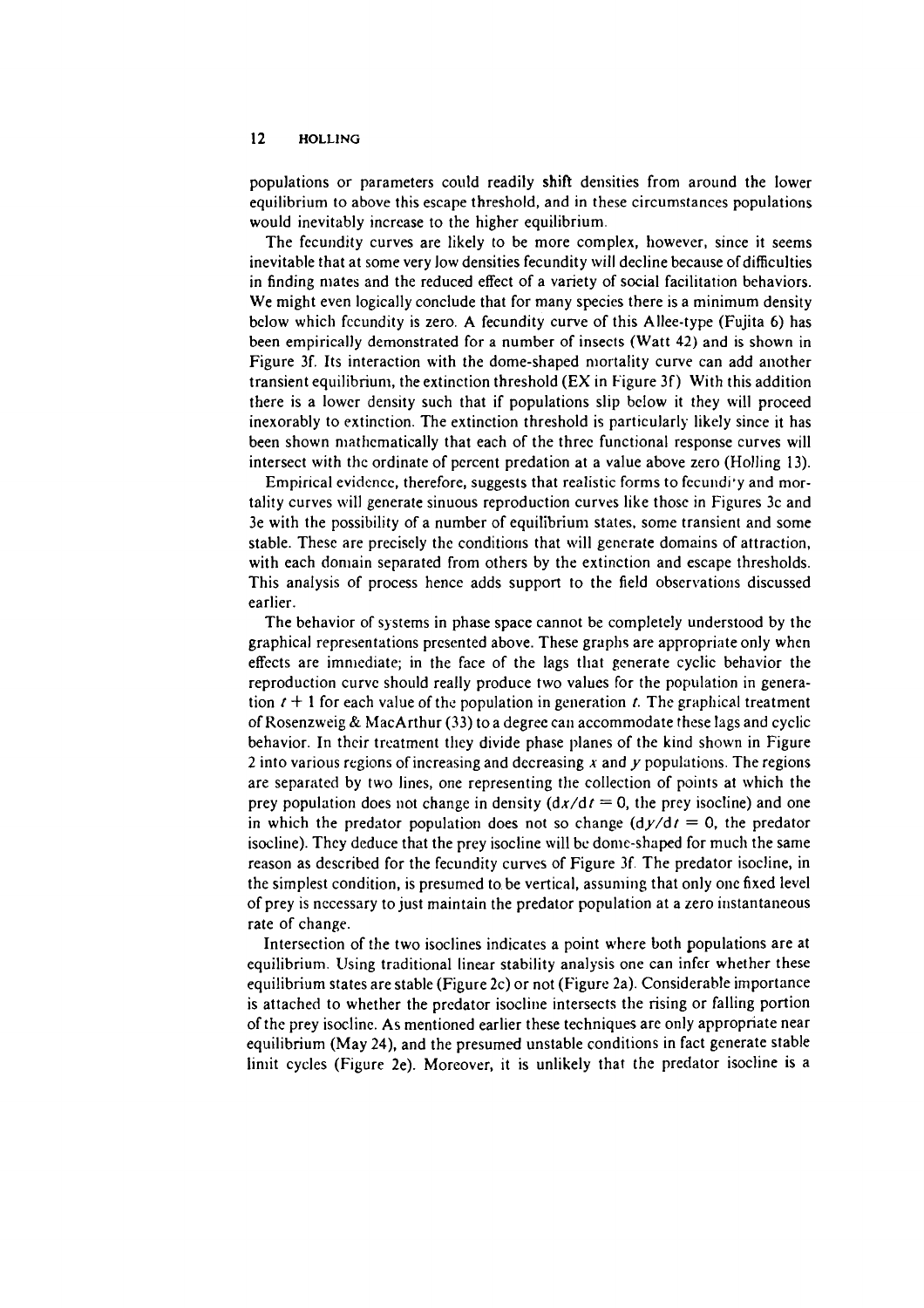vertical one in the real world, since cornpetition between predators at high predator densities would so interfere with the attack process that a larger number of prey would be required for stable predator populations. It is precisely this condition that was demonstrated by Griffiths & Holling (9) when they showed that a large number of species of parasites distribute their attacks contagiously. The result is a "squabbling predator bchavior" (Rosenzweig 34, 35) that decreases the efficiency of predation at high predator/prey ratios. This converts an unstable system (Figure 2a) to a stable one (Figure 2c); it is likely that stability is the rule, rather than the exception, irrespective of where the two isoclines cross.

The empirical evidence described abovc shows that realistic fecundity and mortality (particularly predation) processes will generate forms that the theorists might tend to identify as spccial subsets of more general conditions. But it is just these special subsets that separate the real world from all possible ones, and these more realistic forms will modify the general conclusions of simpler theory. The ascending limb of the Allee-type fecundity curve will establish, through interaction with mortality, a minimum density below which prey will become extinct. This can at the same time establish an upper prey density above which prey will become extinct because the amplitude of prey fluctuations will eventually carry the population over thc cstinction threshold, as shown in the outer trajectory of Figure 2d. These conditions alone are sufficient to establish a domain of attraction, although the boundaries of this donlain necd not be closed. Within the domain the contagious attack by predators can produce a stable equilibrium or a stable node. Other behaviors of the mortality agents, however, could result in stable lirnit cycles.

More realistic forms of functional response change this pattern in degree only. For examplc, a negatively accclcrated type of functional response would tend to make the domain of attraction somewhat smaller, and an S-shaped one larger. Limitations in the predator's numerical response and thresholds for reproduction of predators, similar to those for prey, could further change the form of the domain. Moreover, the bchaviors that producc the sinuous reproduction curves of Figures 3c and 3c can add additional domains. The essential point, however, is that these systems are not globally stable but can have distinct domains of attraction. So long as the populations remain within one domain they have a consistent and regular fomm of behavior. If populations pass a boundary to the domain by chance or through intervention of man, then the behavior suddenly changes in much the way suggested from the field examplcs discussed earlier.

### *The Random World*

To this point, I have argued as if the world were completely deterministic. In fact, the bellavior of ecological systcrns is profoundly affected by random events. It is important, therefore, to add another level of realism at this point to determine how the above arguments may be modified. Again, it is applicd ecology that tends to supply the best information from field studies since it is only in such situations that data have been collected in a sufficiently intensive and extensive manner. As one example, for 28 years there has been a major and intensive study of the spruce budworm and its interaction with the spruce-fir forests of eastern Canada **(Morris**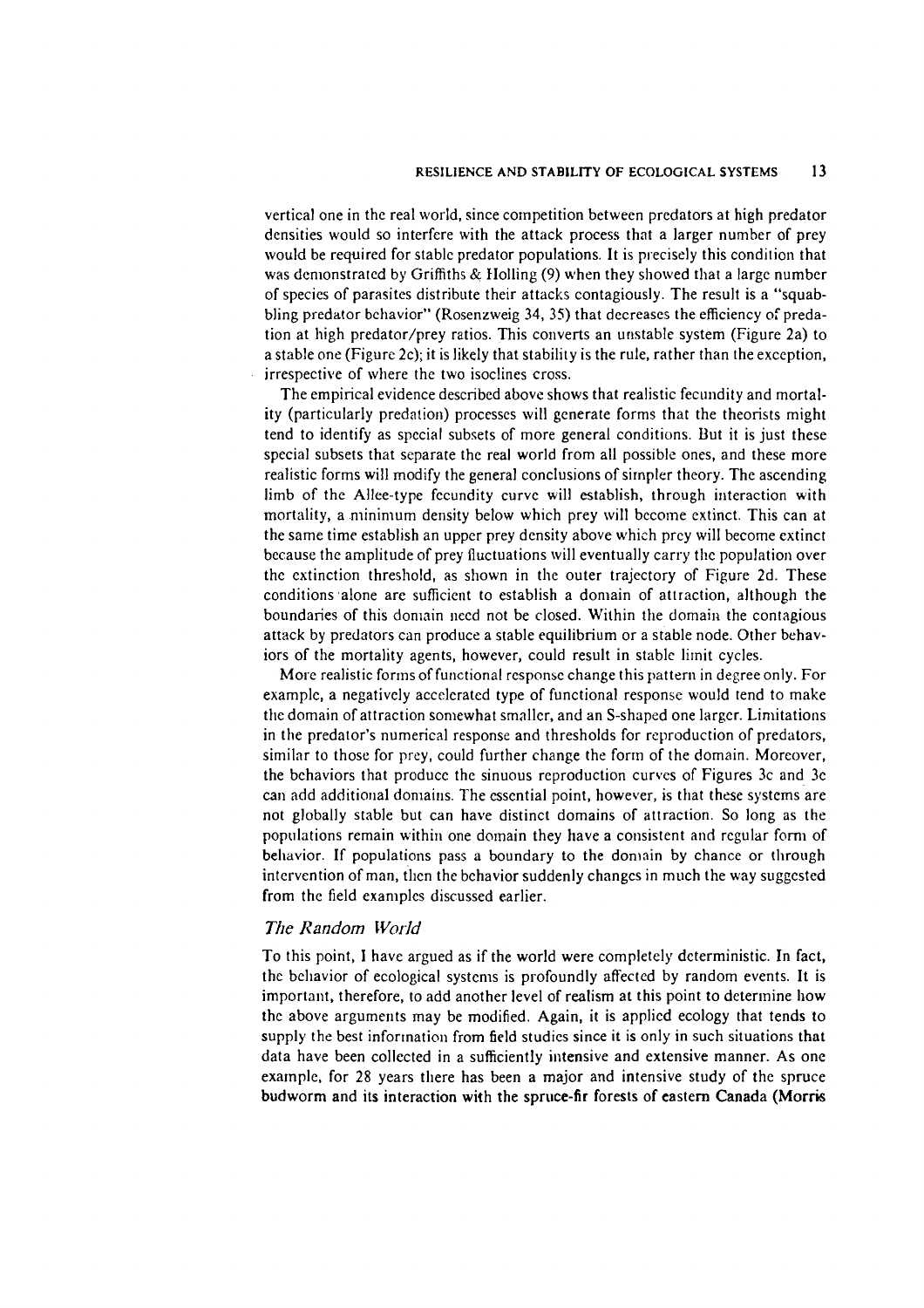27). There have been six outbreaks of the spruce budworm since the early 1700s (Baskerville I) and between these outbreaks the budworrn has been an exceedingly rare species. When the outbreaks occur there is major destruction of balsam fir in all the mature forests, leaving only the less susceptible spruce, the nonsusceptiblc white birch, and a dense regeneration of fir and spruce. The more immature stands suffer less damage and more fir survives. Between outbreaks the young balsam grow, together with spruce and birch, to form dense stands in which the spruce and birch, in particular, suffer from crowding. This process evolves to produce stands of mature and overmature trees with fir a predominant feature.

This is a necessary, but not sufficient, condition for the appearance of an outbreak; outbreaks occur only when there is also a sequence of unusually dry years (Wellington 43). Until this sequence occurs, it is argued (Morris 27) that various natural enemies with limited numerical responses maintain the budworm populations around a low equilibrium. If a sequence of dry years occurs when there are mature stand of fir, the budnorm populations rapidly increase and escape the control by predators and parasites. Their continued increase eventually causes enough tree mortality to force a collapse of the populations and the reinstatement of control around the lower equilibrium. The reproduction curves tllerefore would be sirnilar to those in Figures 3c or 3e.

In brief, between outbreaks the fir tends to be favored in its competition with spruce and birch, whereas during an outbreak spruce and birch are favored because they are less susceptible to budworni attack. This interplay with the budworm thus maintains the spruce and birch which otherwise would be excluded through competition. The fir persists because of its regenerative powers and the interplay of forest growth rates and climatic conditions that determine the timing of budworm outbreaks.

This behavior could be viewed as a stable limit cycle with large amplitude, but it can be more accurately represented by a distinct domain of attraction determined by the interaction between budworm and its associated natural enemies, which is periodically exceeded through the chance consequence of climatic conditions. If we view the budworm only in relation to its associated predators and parasites we might argue that it is highly unstable in the sense that populations fluctuate widely. But these very fluctuations are essential features that maintain persistence of the budworm, together with its natural enemies and its host and associated trees. By so fluctuating, successive generations of forests are replaced, assuring a continued food supply for future generations of budworm and the persistence of the system.

Until now I have avoided formal identification of different kinds of behavior of ecological systems. The more realistic situations like budworm, however, make it necessary to begin to give more formal definition to their behavior. It is useful to distinguish two kinds of behavior. One can be terrned stability, which represents the ability of a system to return to an equilibrium state after a temporary disturbance; the more rapidly it returns and the less it fluctuates, the more stable it would be. But there is another property, termed resilience, that is a measure of the persistence of systems and of their ability to absorb change and disturbance and still maintain the same relationships between populations or state variables. In this sense, the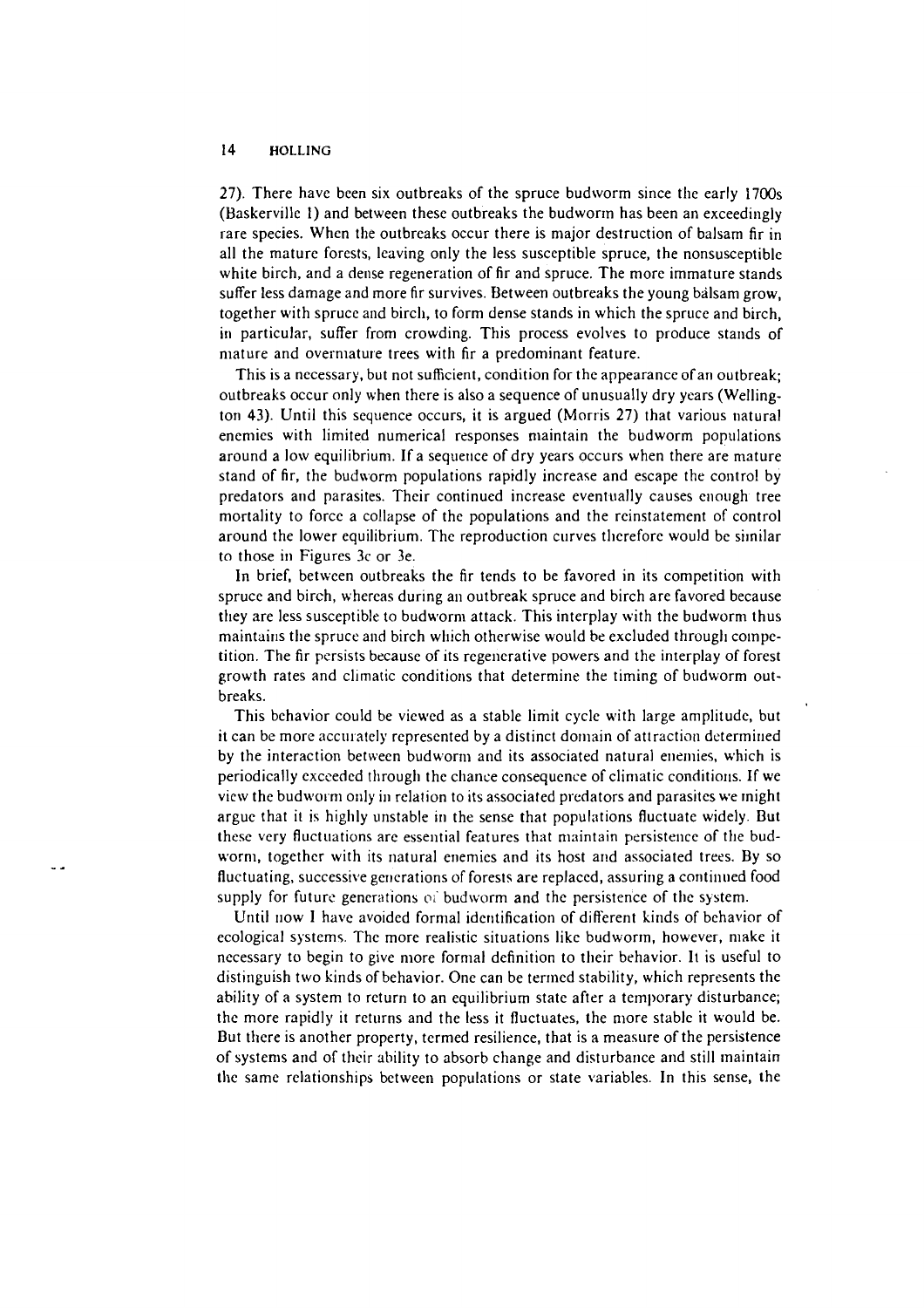budworm forest community is highly unstable and it is because of this instability that it has an enormous resilience. I return to this view frequently throughout the remainder of this paper.

The influence of random events on systems with domains of attraction is found in aquatic systems as well. For example, pink salmon populations can become stabilized for several years at very different levels, the new levels being reached by sudden steps rather than by gradual transition (Neave 28). The explanation is very much the same as that proposed for the budworm, involving an interrelation between negative and positive feedback mortality of the kinds described in Figures 3d and 3f, and random effects unrelated to density. The same pattern has been described by Larkin (18) in his simulation model of the Adams River sockeye salmon. This particular run of salmon has been characterized by a regular four-year pcriodicity since 1922, with one large or dominant year, one small or subdominant, and two years with very small populations. The same explanation as described above has been proposed with the added reality of a lag. Essentially, during the dominant year liniited numerical responses produce an inverse density-dependent response as in the descending limb of the mortality curves of Figure 3d and 3f. The abundance of the prey in that year is nevertheless sufficient to establish populations of predators that have a major impact on the three succeeding low years. Buffering of predation by the smolts of the dominant year accounts for the larger sire of the subdominant. These effects have been simulated (Larkin IS), and when random influences arc imposed in order to simulate climatic variations the system has a distinct probability of flipping into another stable configuration that is actually reproduced in nature by soekeye salmon runs in other rivers. When subdominant escapement reaches a critical level there is about an equal chance that it may become the same size as the dominant one or shrivel to a very small size.

Random events, of course, are not exclusively climatic. The inipact of fires on terrestrial ecosjstems is particularly illuminating (Coopcr 3) and the periodic appearance of fires has played a decisive role in the persistence of grasslands as well as certain forcst conimunities. **As** an example, the random pcrturbstion caused by fires in Wisconsin forests (Loucks 21) has resulted in a sequence of transient changes that move forest communities from one domain of attraction to another. The apparent instability of this forest community is best viewed not as an unstable condition alone, but as one that produces a highly resilient system capable of repeating itself and persisting over time until a dislurbancc restarts the sequence.

In summary, these examples of the influence of random events upon natural systems further confirm the existence of domains of attraction. Most importantly they suggest that instability, in the sense of large fluctuations, may introduce a resilience and a capacity to persist. It points out the very different view of the world that can be obtained if we concentrate on the boundaries to thc domain of attraction rather than on equilibrium states. Although the equilibrium-centered view is analytically more tractable, it docs not always provide a realistic understanding of the systems' behavior. Moreover, if this perspective is used as the exclusive guide to the management activities of man, exactly the reverse behavior and result can be produced than is expcctcd.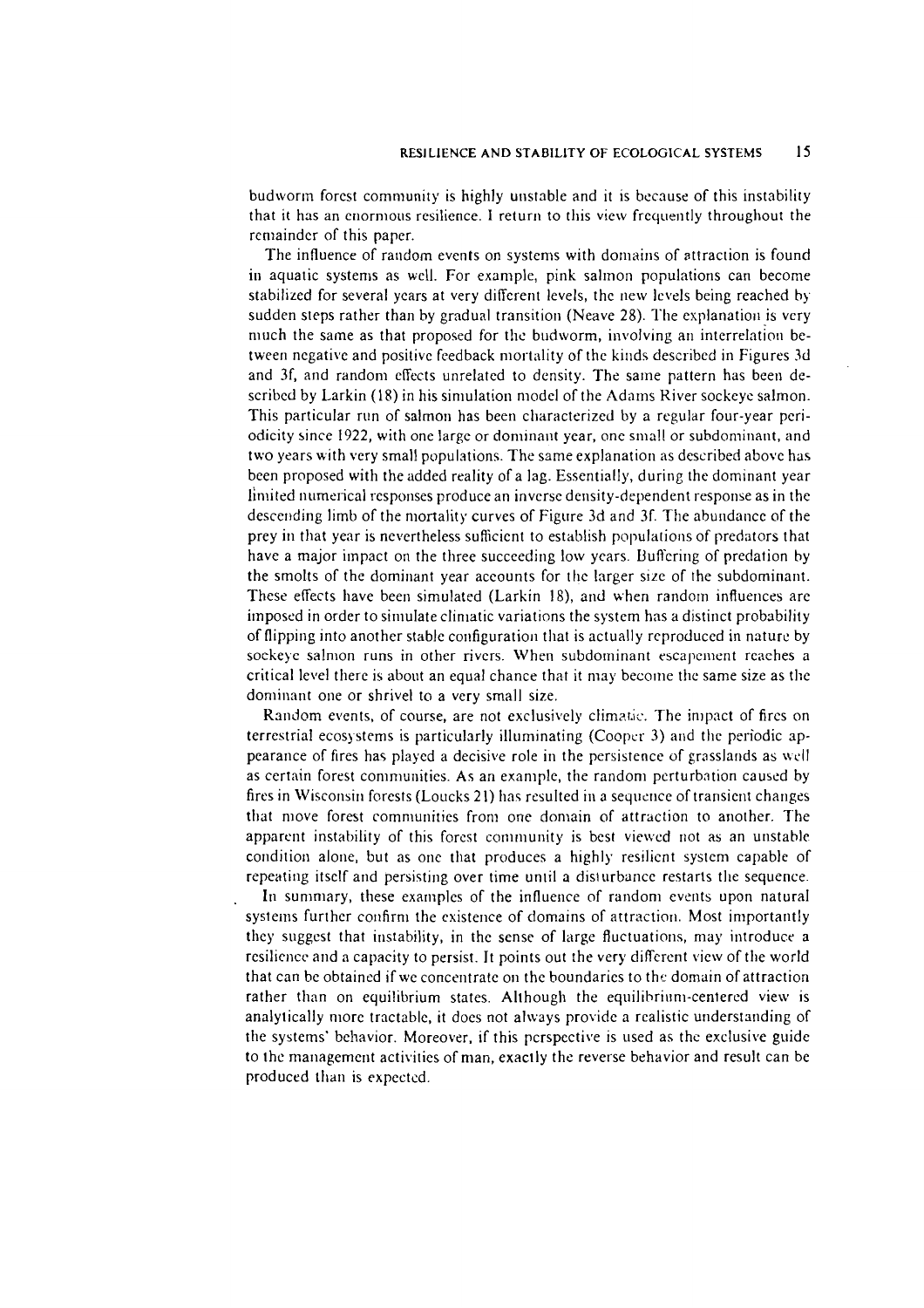# *The Spatial Mosaic*

To this point, 1 have proceeded in a series of steps to gradually add more and more reality. I started with self-contained closed systems, proceeded to a more detailed explanation of how ecological processes operate, and then considered the influence of random events, which introduced heterogeneity over- time.

The final step is now to recognize that the natural world is not very homogeneous over space, as well, but consists of a mosaic of spatial elements with distinct biological, physical, and chemical characteristics that are linked by mechanisms of biological and physical transport. The role of spatial heterogeneity has not been well explored in ecology because of the enormous logistic difficulties. Its importance, however, was revealed in a classic experiment that involved the interaction between a predatory mite, its phytopliagous mite prey, and the prey's food source (Huffaker et al 15). Briefly, in the relatively small enclosures used, when there was unimpeded movement throughout the experimental universe, the system was unstable and oscillations increased in amplitude. When barriers were introduced to impede dispersal between parts of the universe, however, the interaction persisted. Thus populations in one small locale that suffer chance extinctions could be reestablished by invasion from other populations having high numbers-a conclusion that is confirmed by Roff's niathematical analysis of spatial heterogeneity **(32).** 

There is one study that has been largely neglected that is, in a sense, a much more realistic example of the effects of both temporal and spatial heterogeneity of a population in nature (Wellington **44,** 45). There is a peninsula on Vancouver Island in which the topography and climate combine to make a mosaic of favorable locales for the tent caterpillar. From year to year the size of these locales enlarges or contracts depending on climate; Wellington was able to use the easily observed changes in cloud patterns in any year to define these areas. The tent caterpillar, to add a further element of realism, has identifiable behavioral types that are deter mined not by genetics but by the nutritional history of the parents. These types represent a range from sluggish to very active, and the proportion of types affects the shape of the easily visible web the tent caterpillars spin. By combining these defined differences of behavior with observations on changing numbers, shape of webs, and changing cloud patterns, an elegant story of systems behavior emerges. Jn a favorable year locales that previously could not support tent caterpillars now can, and populations are established through invasion by the vigorous dispersers from other locales. In these new areas they tend to produce another generation with a high proportion of vigorous behavioral types. Because of their high dispersal behavior and the small area of the locale in relation to its periphery, they then tend to leave in greater numbers than they arrive. The result is a gradual increase in the proportion of more sluggish types to the point wherc the local population collapses. But, although its fluctuations are considerable, even under the most unfavorable conditions there are always enclaves suitable for the insect. It is an example of a population with high fluctuations that can take advantage of transient periods of favorable conditions and that has, because of this variability, a high degree of resilience and capacity to persist.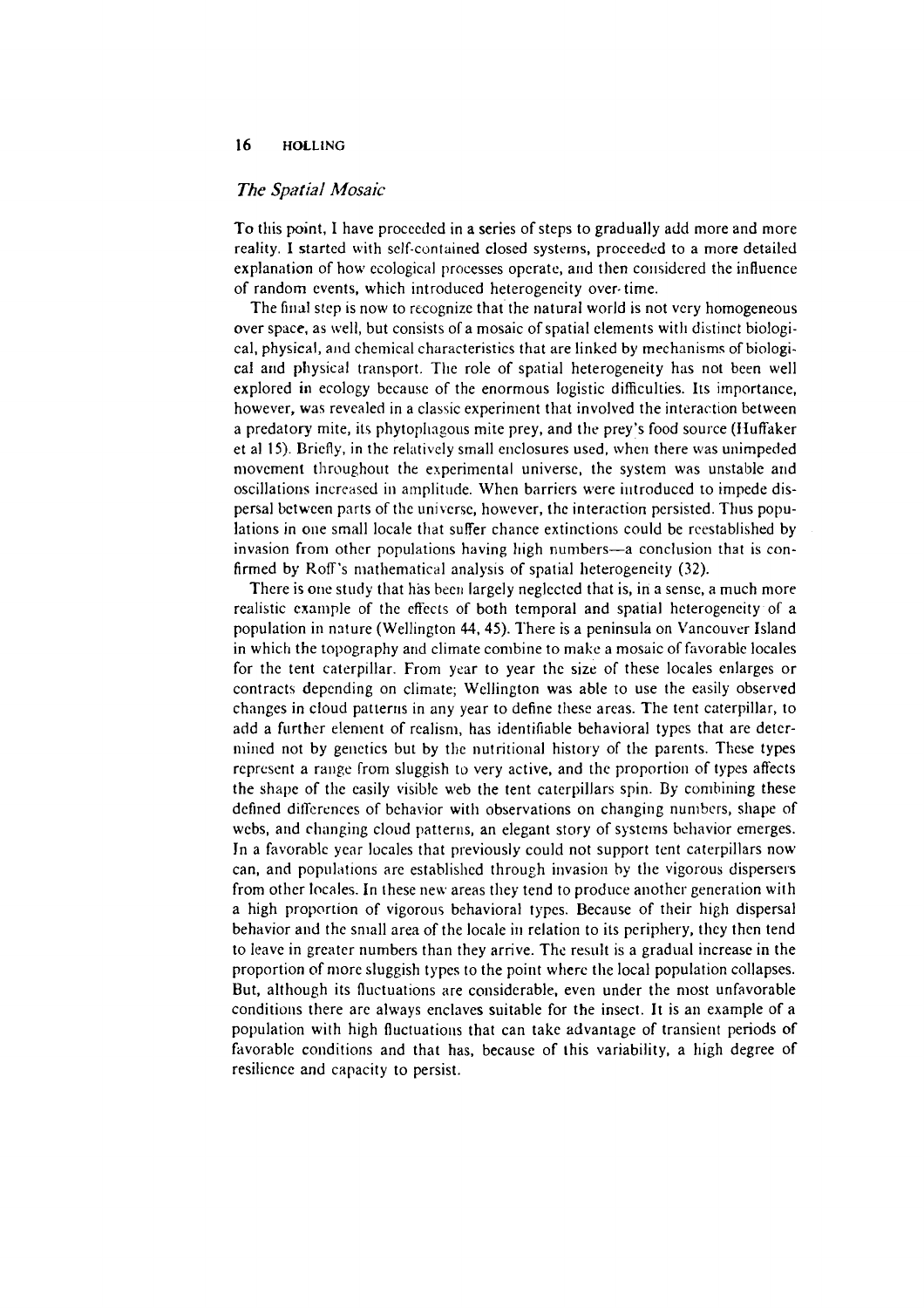### **RESILIENCE AND STABILITY OF ECOLOGICAL SYSTEMS 17**

A further embellishment has been added in a study of natural insect populations by Gilbert & Hughes  $(7)$ . They combined an insightful field study of the interaction between aphids and their parasites with a simulation model, concentrating upon a specific locale and the evcnts within it under diferent conditions of immigration from other locales. Again the important focus was upon persistence rather than degree of fluctuation. They found that specific features of the parasite-host interaction allowed the parasite to make full use of its aphid resources just short of driving the host to extinction. It is particularly intriguing that the parasite and its host were introduced into Australia from Europe and in the short period that the parasite has been present in Australia there have been dramatic changes in its developmental rate and fecundity. The other major difference between conditions in Europe and Australia is that the immigration rate of the host in England is considerably higher than in Australia. If the immigration rate in Australia increased to the English lcvcl, then, according to the model the parasitc should increase its fecundity from the Australian level to the English to make the most of its opportunity short of extinction. This study provides, therefore, a remarkable example of a parasite and its host evolving together to permit persistence, and further confirms the importance of systems resilience as distinct from systems stability.

# **SYNTHESIS**

### **Some Definitions**

Traditionally, discussion and analyscs of stability have essentially equated stability to systems behavior. In ecology, at least, this has caused confusion since, in mathematical analyses, stability has tended to assume definitions that relate to conditions very near equilibrium points. This is a simple convenience dictated by the enormous analytical difficulties of treating the behavior of nonlinear systems at some distance from equilibrium. On the other hand, more general treatments have touched on questions of persistence and t' *2* probability of extinction, defining these measures as aspects of stability as well. To avoid this confusion I propose that the behavior of ecological systems could well be dcfined by two distinct propertics: resilience and stability.

Resilience determines the persistence of relationships within a system and is a measure of the ability of these systems to absorb changes of state variables, driving variables, and pnranleters, and still persist. In this definition resilience is the propcrty of the system and persistence or probability of extinction is the result. Stability, on the other hand, is the ability of a system to return to an equilibrium state after a temporary disturbance. The more rapidly it returns, and with the least fluctuation, the more stable it is. In this dcfinition stability is the propcrty of the system and the degree of fluctuation around specific states the result.

# $Resilience~versus~Stability$

With these definitions in mind a system can be very resilient and still fluctuate greatly, i.e. have low stability. **1** have touched abovc on cxaniples like the spruce budworm forest community in which the very fact of low stability seems to intro-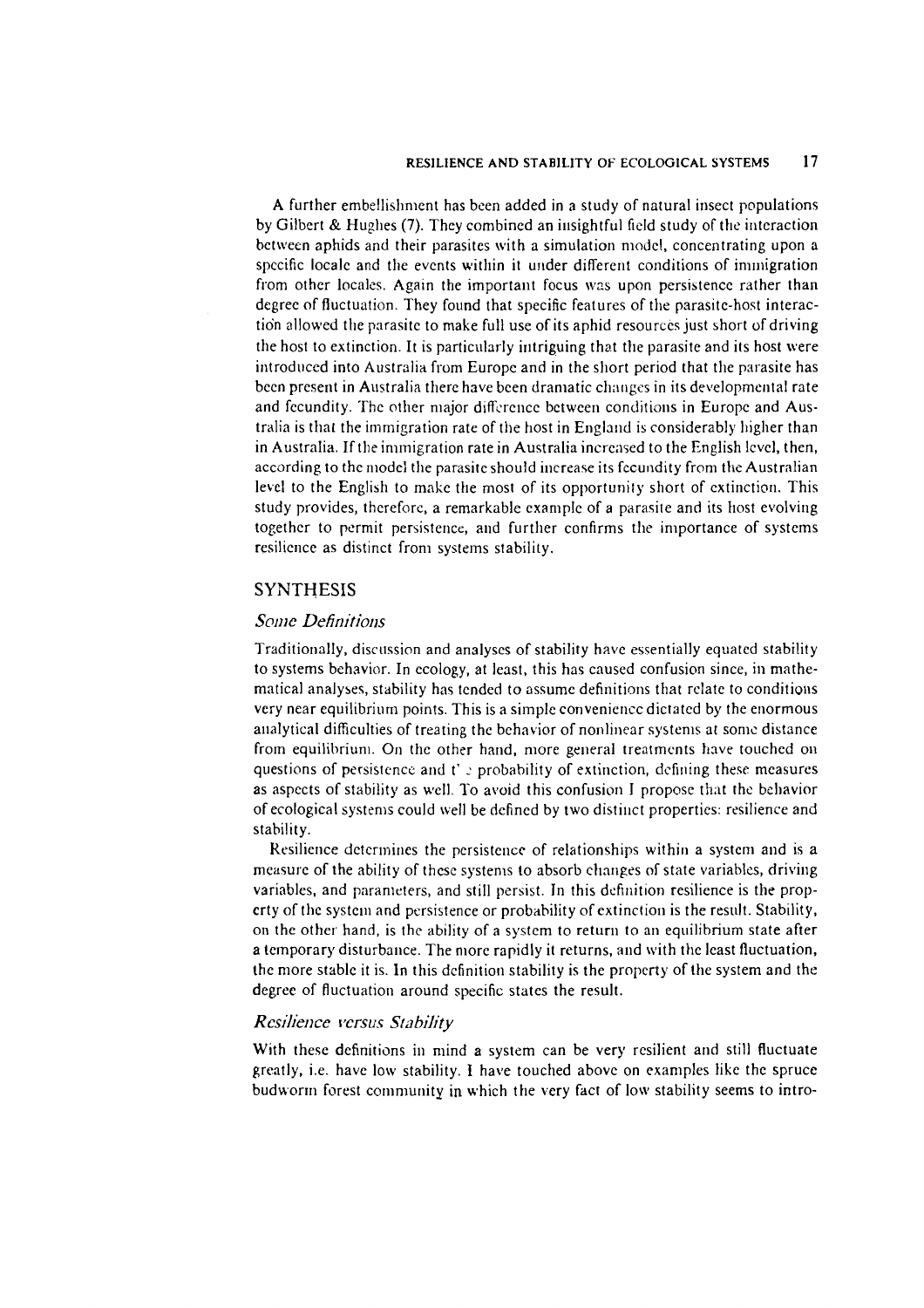duce high resilience. Nor are such cases isolated ones, as Watt (41) has shown in his analysis of thirty year; of data collected for cvery major forest insect throughout Canada by the Insect Survey program of the Canada Department of the Environ- , ment. This statistical analysis shows that in those areas subjected to extreme climatic conditions the populations fluctuate widely but have a high capability of absorbing periodic extremes of fluctuation. They are, therefore, unstable using the restricted definition above, but highly resilient. In more benign, less variable climatic regions the populations are much less able to absorb chance climatic extremes even though the populations tend to be more constant. These situations show a high degree of stability and a lower resilience. The balance between resilience and stability is clearly a product of the evolutionary history of these systems in the face of the range of random fluctuations they have experienced.

In Slobodkin's terms  $(36)$  evolution is like a game, but a distinctive one in which the only payoff is to stay in the game. Therefore, a major strategy selected is not one maximizing either efficiency or a particular reward, but one which allows persistence by maintaining flexibility above all else. A population responds to any environmental change by the initiation of a series of physiological, behavioral, ecological, and genetic changes that restore its ability to respond to subsequent unpredictable environmental changes. Variability over space and time results in variability in numbers, and with this variability the population can simultaneously retain genetic and behavioral types that can maintain their existence in low populations together with others that can capitalize on chance opportunities for dramatic increase. The more homogeneous the environment in space and time, the more likely is the systeni to have low fluctuations and low resilience. It is not surprising, therefore, that the commerical fishery systems of the Great Lakes have provided a vivid exaniple of the sensitivity of ecological systems to disruption by man, for they represent climatically buffered, fairly homogeneous and self-contained systems with relatively low variability and hence high stability and low resilience. Moreover, the goal of producing a maximum sustained yield may result in a more stable system of reduced resilience.

Nor is it surprising that however readily fish stocks in lakes can be driven to extinction, it has been extremely difficult to do the same to insect pests of man's crops. Pest systems are highly variable in space and time; as open systems they are much affected by dispersal and therefore have a high resilience. Similarly, some Arctic ecosystems thought of as fragile may be highly resilient, although unstable. Certainly this is not true for some subsystems in the Arctic, such as Arctic frozen soil, self-contained Arctic lakes, and cohesive social populations like caribou, but these might be exceptions to a general rule.

The notion of an interplay between resilience and stabilty might also resolve the conflicting views of the role of diversity and stability of ecological communities. Elton (5) and MacArthur (22) have argued cogently from empirical and theoretical points of view that stability is roughly proportional to the number of links between species in a trophic web. In essence, if there are a variety of trophic links the same flow of energy and nutrients will be maintained through alternate links when a species becomes rare. However, May's (23) recent mathematical analyses of models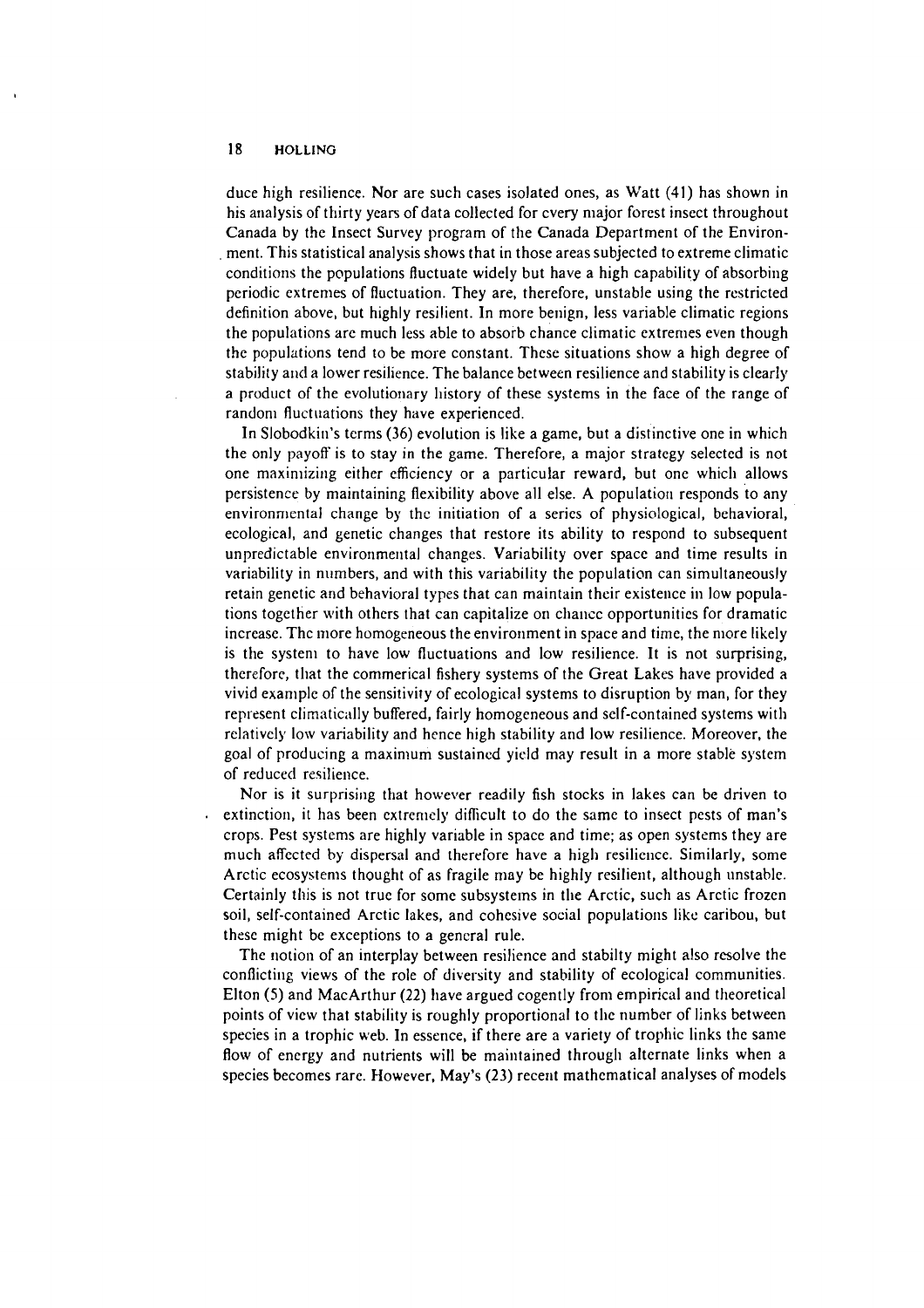of a large number of interacting populations shows that this relation between increased diversity and stability is not a mathematical truism. He shows that randomly assembled complex systems are in general less stable, and never more stable, than less complex ones. He points out that ecological systems are likely to have evolved to a very small suhset of all possible sets and that MacArthur's conclusions, therefore, might still apply in the real world. The definition of stability used, however, is the equilibrium-centered one. What May has shown is that complex systems might fluctuate more than less complex ones. But if there is more than one domain of attraction, then the increased variability could simply move the system from one domain to another. Also, the more species there are, the more equilibria there may be and, although numbers may thereby fluctuate considerably, the overall persistence might be enhanced. It would be useful to explore the possibility that instability in numbers can result in more diversity of species and in spatial patchiness, and hence in increased resilience.

#### Measurement

If there is a worthwhile distinction between resilience and stability it is important that both bc measurable. In a theoretical world such measurements could be developed from the behavior of model systcms in phase space. Just as it was useful to disaggregate tllc reproduction curves into their constituent components of mortality and fecundity, so it is useful to disaggregatc the information in a phase plane. There are two components that are important: one that concerns the cyclic behavior and its frequency and amplitude, and one that concerns the configuration of forces caused by the positive and negative feedback relations.

To separate the two we need to imagine first thc appearance of a phase space in which there are no such forces operating. This would produce a referent trajectory containing only the cyclic properties of the system. If the forces were operating, departure from this referent trajectory would be a measure of the intensity of the forces. The referent trajectories that would seem to be most useful would be the neutrally stable orbits of Figure 2b, for we can arbitrarily imagine these trajectories as moving on a flat plane. At least for more realistic models parameter values can be discovered that do generate neutrally stable orbits. In the complex predator-prey model of flolling (14), if a range of parameters is chosen to cxplorc the effects of different degrees of contagion of attack, the interaction is unstable when attack is random and stable when it is contagious. We have recently shown that there is a critical level of contagion between these extremes that generates neutrally stable orbits. These orbits, then, have a certain frequency and amplitude and the departure of more realistic trajectories from these referent ones should allow the computation of the vector of forces. If these were integrated a potential field would be represented with peaks and valleys. If the whole potential field were a shallow bowl the system would be globally stable and all trajectories would spiral to the bottom of the bowl, the equilibrium point. But if, at a minimum, there were a lower extinction threshold for prey then, in effect, the bowl would have a slice taken out of one side, as suggested in Figure 4. Trajectories that initiated far up on the side of the bowl would have amplitude that would carry the trajectory over the slice cut out of it. Only those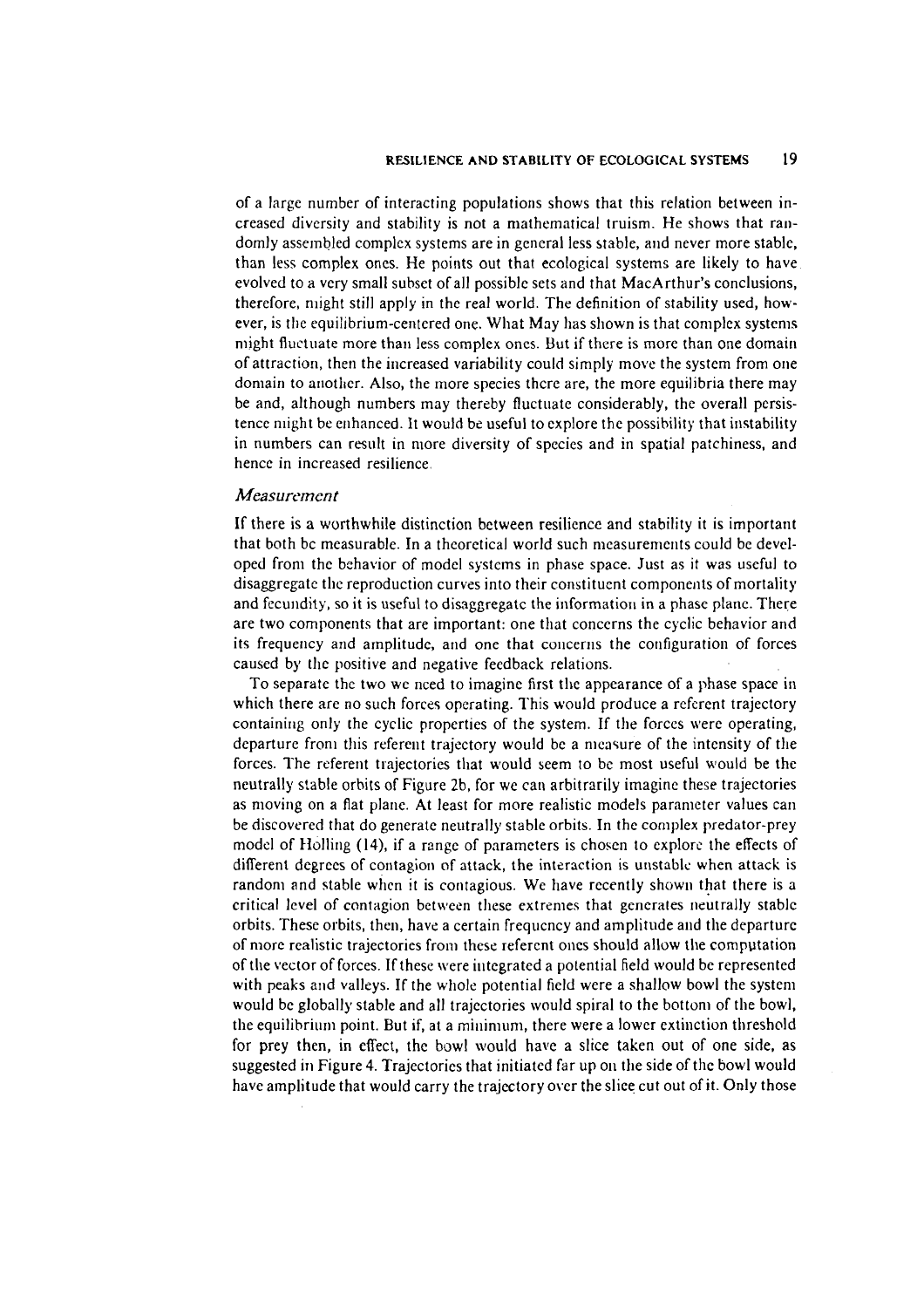

*Figure 4* Diagramatic representation showing the feedback forces as a potential field upon which trajectories move. The shaded portion is thc doniain of attraction.

trajectories that just avoided the lowest point of the gap formed by the slice would spiral in to the bowl's bottom. If we termed the bowl the basin of attraction (Leuontin 20) tlien tile domain of attraction would be determined by both the cyclic behavior and the configuration of forces. It would be confined to a smaller portion of the bottom of the bowl, and one edge would touch the bottom portion of the slice taken out of the basin.

This approach, then, suggests ways to measure relative amounts of resilience and stability. There are two resilience measures: Since resilience is concerned with probabilities of extinction, firstly, the overall area of the domain of attraction will in part determine whether chance shifts in state variables will move trajectories outside the domain. Secondly, the height of the lowest point of the basin of attraction (e.g. the bottom of the slice described above) above equilibrium will be a measure of how much the forces have to br changed before all trajsctorles move to extinction of one or rnorc of the state variables.

The measures of stability would be designed in just the opposite way from those that measure resilience. They would be centered on the equilibrium rather than on the boundary of the domain, and could be represented by a frequency distribution of the slopes of the potential field and by the velocity of the neutral orbits around the equilibrium.

But such measures require an immeanse amount of knowledge of a system and it is unlikely that we will often have all that is necessary. Hughes & Gilbert (16), however, have suggested a promising approach to measuring probabilities of extinction and hence ofrcsilicnce. They were able to show in a stochastic model that the distribution of surviving population sizes at any given time does not differ significantly from a negative binoniial. This of course is just a description, but it does provide a way to estimate the very small probability of zero, i.e. of extinction, from the observed mean and variance. The configuration of the potential field and the cyclic behavior will determine the number and form of the domains of attraction, and these will in turn affect the parameter values of the negative binomial or of any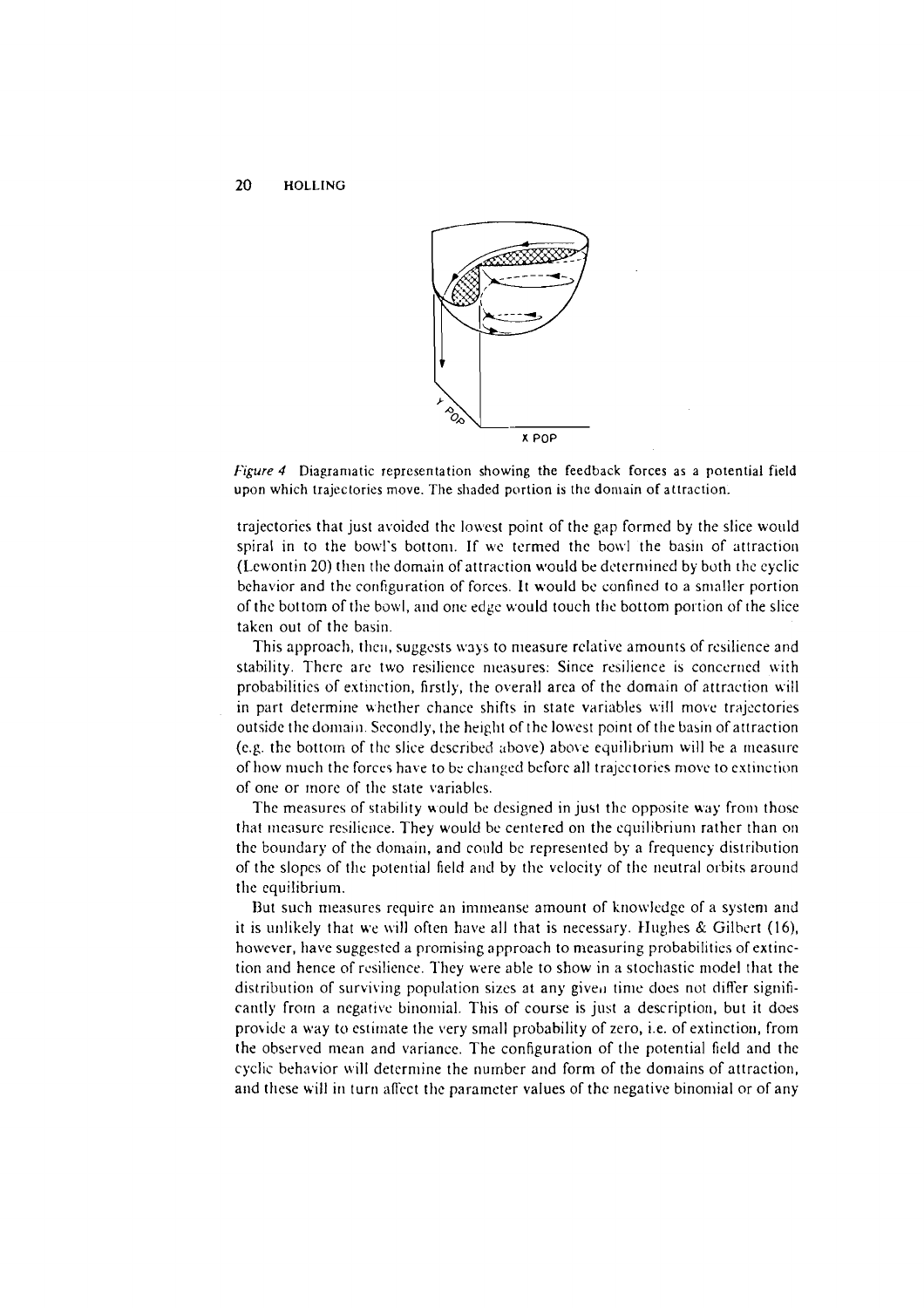other distribution function that seems appropriate. Changes in the zero class of the distribution, that is, in the probability of extinction, will be caused by these parameter values, which can then be viewed as the relative measures of resilience. It will be important to explore this technique first with a number of theoretical models so that the appropriate distributions and their behavior can be identified. It will then be quite feasible, in the field, to sample populations in defined areas, apply the appropriate distribution, and use the parameter values as measures of the degree of resilience.

# APPLICATION

The resilience and stability viewpoints of the behavior of ecological systems can yield very different approaches to the management of resources. The stability view emphasizes the equilibrium, the maintenance of a predictable world, and the harvesting of nature's excess production with as little fluctuation as possible. The resilience view emphasizes domains of attraction and the need for persistence. But extinction is not purely a random event; it results from the interaction of random events with those deterministic forces that define the shape, size, and characteristics of the domain of attraction. The very approach. therefore, that assures a stable maximum sustained yield of a renewable resource might so change these deterministic conditions that the resilience is lost or reduced so that a chance and rare event that previously could be absorbed can trigger a sudden dramatic change and loss of structural integrity of the system.

**A** management approach based on resilience, on the other hand, would emphasizc. the need to keep options open, the need to view events in a regional rather than a local context, and the need to emphasize heterogeneity. Flowing from this would be not the presumption of sufficient knowledge, but the recognition of our ignorance; not the assumption that future events are expected, but that they will be unexpected. The resilience framework can accommodate this shift of perspective, for it does not require a precise capacity to predict the future, but only a qualitative capacity to devise systems that can absorb and accommodate future events in whatever unexpected form they may take.

#### **Literature Cited**

- 1. Baskerville, G. L. 1971. *The Fir-Spruce-*<br>*Birch Forest and the Budworm*. Forestry Service, Canada Dept. Environ., Fredericton, N. **D.** Unpuhlislrcd
- 2. Becton, A. D. 1969. Changes in the environment and biota of the Great Lakes. Eutrophication: Causes, Consequences, Correctives. Washington DC: Nat. Acad. Sci.
- **3. Cooper, C. F. 1961. The ecology of fire.** Sci. Am. 204:150-6, 158, 160
- **4.** Edniondson, **H'.** T. 1961. Changes in Lake Washington following increase in

nutrient income. Verh. Int. Ver. Linnol. 14:167-75

- 5. Elton, C. S. 1958. The Ecology of Inva**sions by Animals and Plants. London:** Methuen
- 6. Fujita, H. 1954. An interpretation of the changes in type of the population density effect upon the oviposition rate. *Ecology* 35:253-7
- 7. Gilbert, N.. Hughcs. R. D. 1971. **A**  adventures. *J. Anim. Ecol.* 40:525-**34**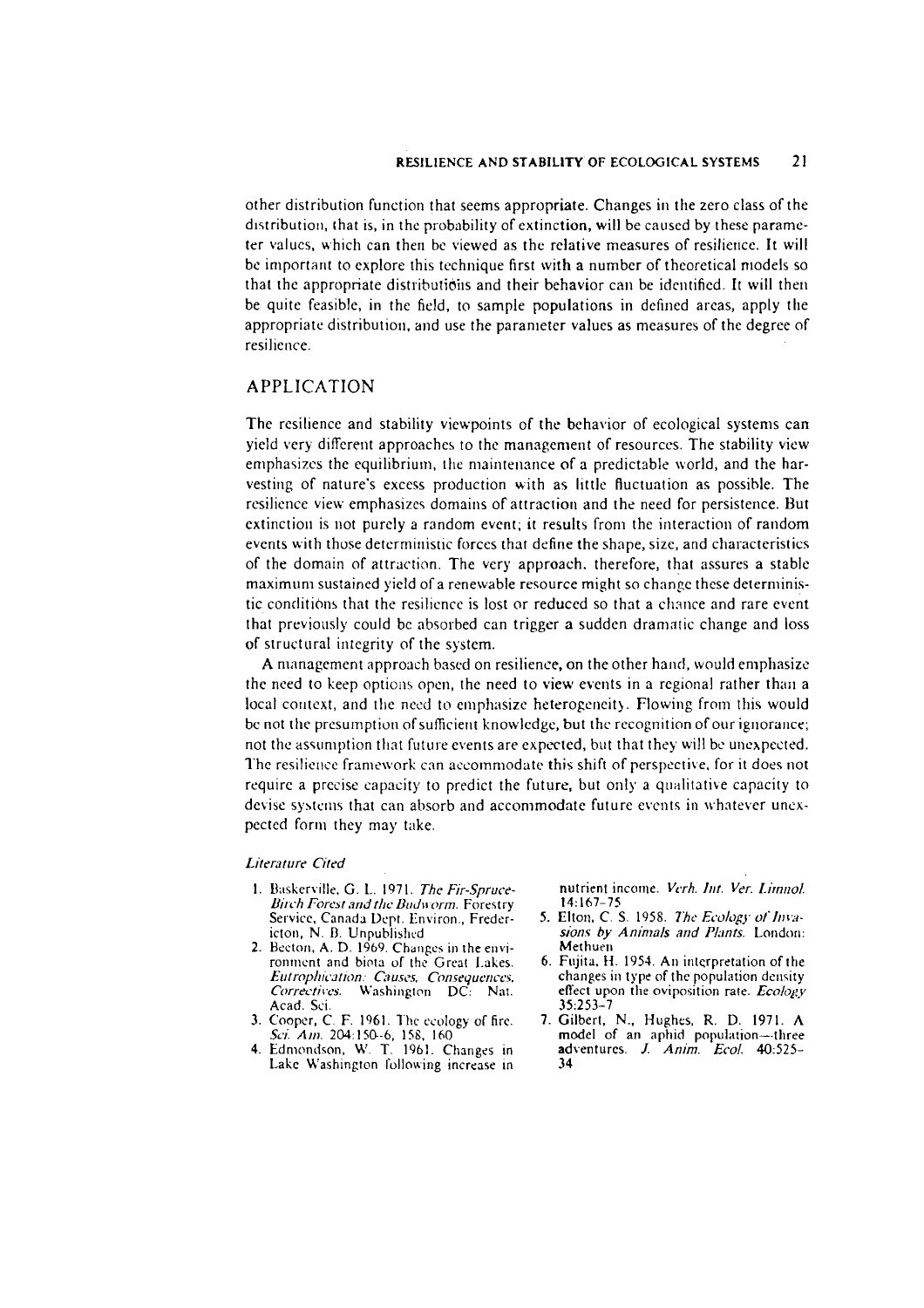- 8. Glendening, G. 1952. Some quantitative data on the increase of mesquite and cactus on a desert grassland range in southern Arizona. Ecology 33:319-28
- 9. Griffiths, K. J., Holling, C. S. 1969.<br>A competition submodel for parasites and predators. Can. Entomol. 101:785-818
- 10. Hasler, A. D. 1947. Eutrophication of lakes by domestic sewage. Ecology 28: 383-95
- 11. Holling, C. S. 1961. Principles of insect predation. Ann. Rev. Entomol. 6:163-82
- 12. Holling, C. S. 1966. The functional response of invertebrate predators to prey density. Mem. Entomol. Soc. Can. 48:  $1 - 86$
- 13. Holling, C. S. 1965. The functional response of predators to prey density and its role in mimicry and population regulations. Mem. Entomol. Soc. Can. 45:  $1 - 60$
- 14. Holling, C. S., Ewing, S. 1971. Blind man's buff: exploring the response space generated by realistic ecological simulation models. Proc. Int. Symp. Statist. Ecol. New Haven, Conn.: Yale Univ. Press 2:207-29
- 15. Huffaker, C. D., Shea, K. P., Herman, S. S. 1963. Experimental studies on predation. Complex dispersion and levels of food in an acarine predator-prey interaction. Hilgardia 34:305-30
- 16. Hughes, R. D., Gilbert, N. 1968. A model of an aphid population -a general statement. J. Anim. Ecol. 40:525-34
- 17. Hutchinson, G. E. 1970. Ianula: an account of the history and development of the Lago di Monterosi, Latium, Italy Trans. Am. Phil. Soc. 60:1-178
- 18. Larkin, P. A. 1971. Simulation studies of the Adams River Sockeye Salmon (Oncarhynchus nerka). J. Fish. Res. Bd. Can. 28:1493 1502
- 19. Le Cren, E. D., Kipling, C., McCornack, J. C. 1972. Windermere: effects of exploitation and eutrophication on the salmonid community. J. Fish. Res. Bd.  $Can. 29:819-32$
- 20. Lewontin, R. C. 1969. The meaning of stability. Diversity and Stability of Eco-<br>logical Systems, Brookhaven Symp. Biol.  $22:13-24$
- 21. Loucks, O. L. 1970. Evolution of diversity, efficiency and community stability. Am. Zool. 10:17-25
- 22. MacArthur, R. 1955. Fluctuations of animal populations and a measure of community stability. Ecology 36:533-6
- 23. May, R. M. 1971. Stability in multi-species community models. Math. Biosci. 12:59-79
- 24. May, R. M. 1972. Limit cycles in predator-prey communities. Science 177.  $900 - 2$
- 25. May, R. M. 1972. Will a large complex system be stable? Nature 238:413-14
- 26. Minorsky, N. 1962. Nonlinear Oscillations. Princeton, N.J.: Van Nostrand
- 27. Morris, R. F. 1963. The dynamics of epidemic spruce budworm populations. Mem. Entomol. Soc. Can. 31:1-332
- 28. Neave, F. 1953. Principles affecting the size of pink and chum salmon populations in British Columbia. J. Fish. Res. Bd. Can. 9:450-91
- 29. Nicholson, A. J., Bailey, V. A. 1935. The balance of animal populations—<br>Part I. Proc. Zool. Soc. London 1935: 551-98
- 30. Ricker, W. E. 1954. Stock and recruitment. J. Fish. Res. Bd. Can. 11:559--623
- Ricker, W. E. 1963. Big effects from small causes: two examples from fish population dynamics. J. Fish. Res. Bd. Can. 20:257-84<br>32. Roff, D. A. 1973. Spatial heterogeneity
- and the persistence of populations. J. Theor. Pop. Biol. In press
- Rosenzweig, M. L., MacArthur, R. H. 33. 1963. Graphical representation and stability condition of predator-prey interactions. Am. Natur. 97:209-23
- 34. Rosenzweig, M. L. 1971. Paradox of enrichment: destabilization of exploitation ecosystems in ecological time. Science  $171:385 - 7$
- 35. Rosenzweig, M. L. 1972. Stability of enriched aquatic ecosystems. Science 175:  $564 - 5$
- 36. Slobodkin, L. B. 1964. The strategy of evolution. Am. Sci. 52:342-57
- 37. Smith, S. H. 1968. Species succession and fishery exploitation in the Great Lakes. J. Fish. Res. Bd. Can. 25:667-93
- 38. Steele, J. H. 1971. Factors controlling Succession Changing<br>
Chemistry of the Oceans, ed. D.<br>
Dryssen, D. Jaquer, 209-21. Nobel Symposium 20, New York: Wiley<br>39. Walters, C. J. 1971. Systems ecology: the
- systems approach and mathematical models in ecology. Fundamentals of<br>Ecology, ed. E. P. Odum. Philadelphia: Saunders. 3rd ed.
- 40. Wangersky, P. J., Cunningham, W. J. 1957. Time lag in prey-predator population models. Ecology 38:136-9
- 41. Watt, K. E. F. 1968. A computer approach to analysis of data on weather, population fluctuations, and disease. Biometeorology, 1967 Biology Collo-<br>quium, ed. W. P. Lowry. Corvallis, Oregon: Oregon State Univ. Press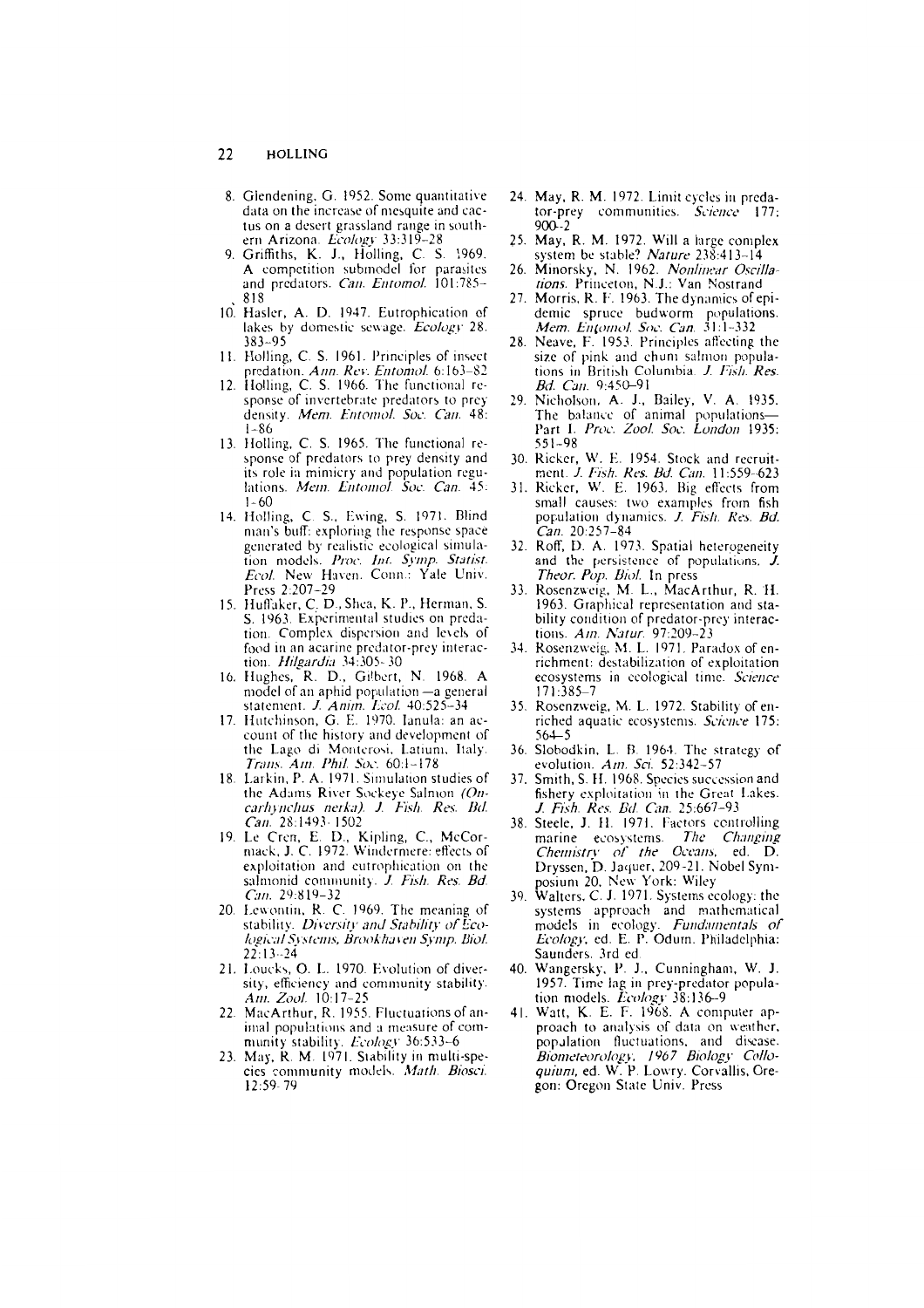- 
- 42. Watt, K. E. F 1960. The effect of population density on fecundity in insects. *Can.*<br>*Entomol.* 92:674-95<br>43. Wellington, W. G. 1952. Air mass<br>chinatology of Ontario north of Lake<br>Huron and Lake Superior before out-<br>b  $114 - 27$
- 
- 44. Wellington, W. G. 1964 Qualitative<br>changes in populations in unstable<br>environments. Can. Entomol. 96:436-<br>51<br>45. Wellington, W. G. 1965. The use<br>of cloud patterns to outline areas<br>with different climates during pop-<br>u  $\overline{31}$